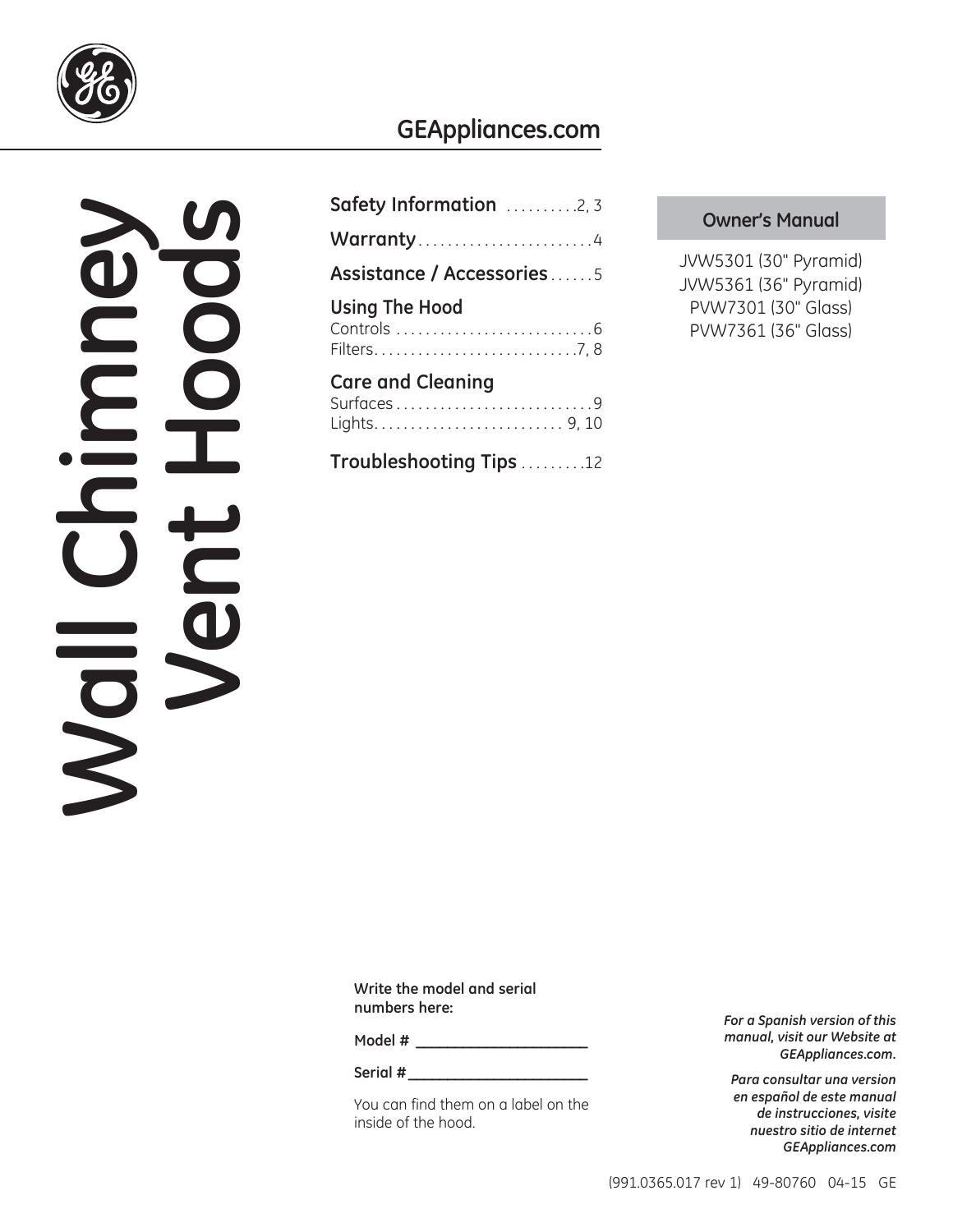### **IMPORTANT SAFETY INFORMATION. READ ALL INSTRUCTIONS BEFORE USING.**

### **SAFETY PRECAUTIONS**

### **WARNING: TO REDUCE THE RISK OF FIRE, ELECTRIC SHOCK OR INJURY TO PERSONS, OBSERVE THE FOLLOWING:**

- A. Use this unit only in the manner intended by the manufacturer. If you have questions, contact the manufacturer.
- B. Before servicing or cleaning unit, switch power off at service panel and lock the service disconnecting means to prevent power from being switched on accidentally. When the service disconnecting means cannot be locked, securely fasten a prominent warning device, such as a tag, to the service panel.
- C. Do not use this unit with any solid-state speed control device.
- D. This unit must be grounded.

**CAUTION: FOR GENERAL VENTILATING USE ONLY. DO NOT USE TO EXHAUST HAZARDOUS OR EXPLOSIVE MATERIALS AND VAPORS.**

**ACAUTION:** TO REDUCE RISK OF FIRE **AND TO PROPERLY EXHAUST AIR, BE SURE TO DUCT AIR OUTSIDE. DO NOT VENT EXHAUST AIR INTO SPACES WITHIN WALLS OR CEILINGS OR INTO ATTICS, CRAWL SPACES OR GARAGES.**

### **WARNING: TO REDUCE THE RISK OF INJURY TO PERSONS IN THE EVENT OF A RANGE TOP GREASE FIRE, OBSERVE THE FOLLOWING\*:**

- A. SMOTHER FLAMES with a close-fitting lid, cookie sheet or metal tray, then turn off the burner. BE CAREFUL TO PREVENT BURNS. If the flames do not go out immediately, EVACUATE AND CALL THE FIRE DEPARTMENT.
- B. NEVER PICK UP A FLAMING PAN—You may be burned.
- C. DO NOT USE WATER, including wet dishcloths or towels—a violent steam explosion will result.
- D. Use an extinguisher ONLY if:
	- 1. You know you have a Class ABC extinguisher, and you already know how to operate it.
	- 2. The fire is small and contained in the area where it started.
	- 3. The fire department is being called.

4. You can fight the fire with your back to an exit. \*Based on "Kitchen Fire Safety" published by NFPA.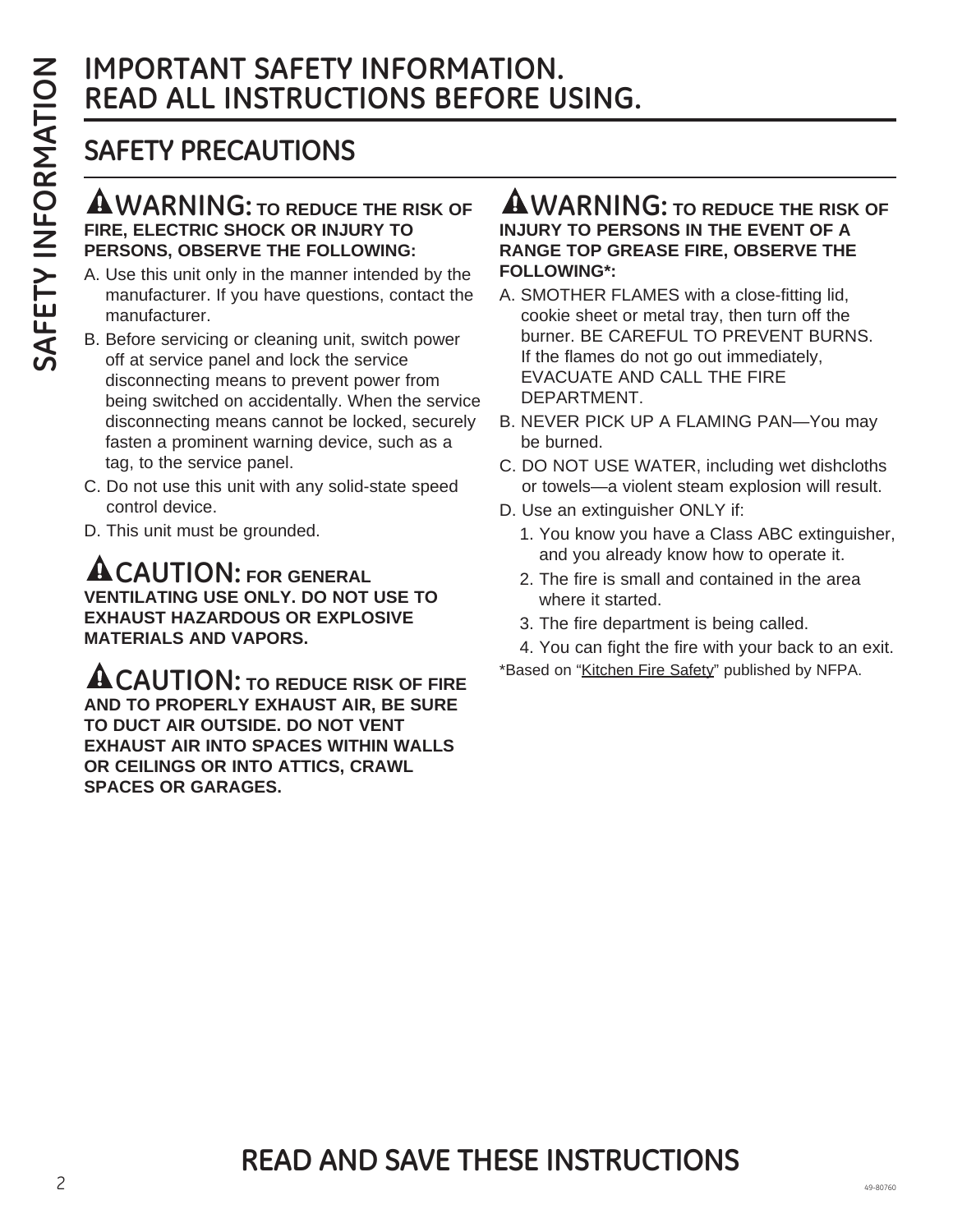### **SAFETY PRECAUTIONS**

### **WARNING: TO REDUCE THE RISK OF A RANGE TOP GREASE FIRE:**

- A. Never leave surface units unattended at high settings. Boilovers cause smoking and greasy spillovers may ignite. Heat oils slowly on low or medium settings.
- B. Always turn hood ON when cooking on high heat or when flambéing food (i.e. Crepes Suzette, Cherries Jubilee, Peppercorn Beef Flambé).
- C. Clean ventilating fans frequently. Grease should not be allowed to accumulate on fan or filter.
- D. Use proper pan size. Always use cookware appropriate for the size of the surface element.

### **WARNING: TO REDUCE THE RISK OF FIRE, ELECTRIC SHOCK OR INJURY TO PERSONS, OBSERVE THE FOLLOWING:**

- A. Installation work and electrical wiring must be done by qualified person(s) in accordance with all applicable codes and standards, including fire-rated construction.
- B. Sufficient air is needed for proper combustion and exhausting of gases through the flue (chimney) of fuel burning equipment to prevent back drafting. Follow the heating equipment manufacturer's guidelines and safety standards such as those published by the National Fire Protection Association (NFPA), the American Society for Heating, Refrigeration and Air Conditioning Engineers (ASHRAE) and the local code authorities.
- C. When cutting or drilling into wall or ceiling, do not damage electrical wiring and other hidden utilities.
- D. Ducted fans must always be vented to the outdoors.
- E. When applicable, install any makeup (replacement) air system in accordance with local building code requirements. Visit GEAppliances.com for available makeup air solutions.
- F. Turn off breaker to adjacent rooms while working.

### **WARNING: TO REDUCE THE RISK OF FIRE, USE ONLY METAL DUCTWORK.**

Do not attempt to repair or replace any part of your hood unless it is specifically recommended in this manual. All other servicing should be referred to a qualified technician.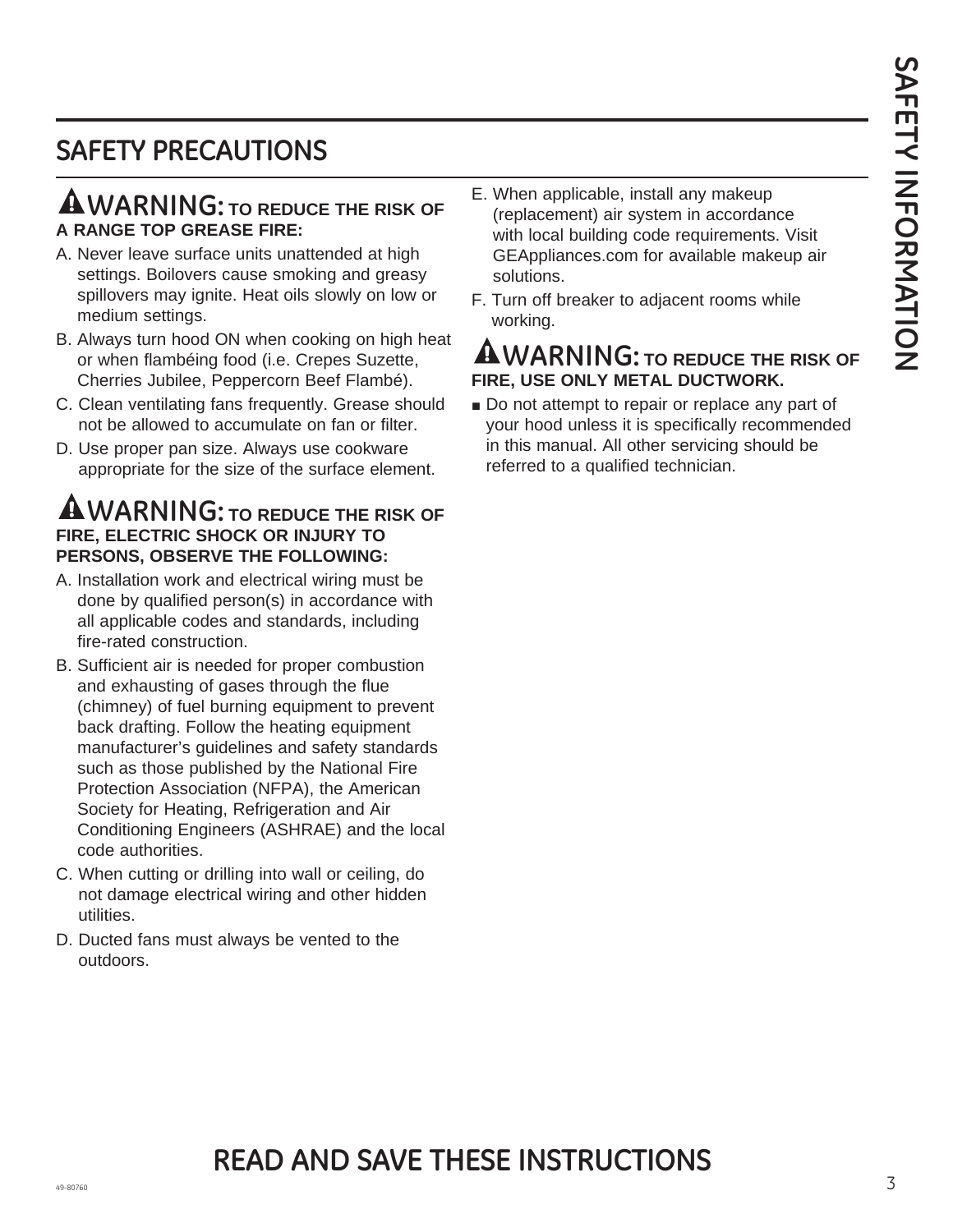**Register Your Appliance:** Register your new appliance on-line at your convenience!

www.geappliances.com/service\_and\_support/register/

Timely product registration will allow for enhanced communication and prompt service under the terms of your warranty, should the need arise. You may also mail in the pre-printed registration card included in the packing material.

### **GE Warranty**

### **GEAppliances.com**

All warranty service is provided by our Factory Service Centers, or an authorized Customer Care® technician. To schedule service, on-line, visit us at www.geappliances.com/service\_and\_support/, or call 800.GE.CARES (800.432.2737). Please have serial number and model number available when calling for service.

Servicing your appliance may require the use of the onboard data port for diagnostics. This gives a GE factory service technician the ability to quickly diagnose any issues with your appliance and helps GE improve its products by providing GE with information on your appliance. If you do not want your appliance data to be sent to GE, please advise your technician not to submit the data to GE at the time of service. **Thank You!** ... for your purchase of a GE Brand applicance.<br> **Example is not a propriate control allows to the warranty applies conservice, and supportingister'<br>
and the main service under the warranty of the warranty of** 

For the period of one year from the date of the original purchase. GE will provide any part of the range which fails due to a defect in materials or workmanship. During this limited one-year warranty, GE will also provide, free of charge, all labor and in-home service to replace the defective part.

### **What GE will not cover:**

- $\blacksquare$  Service trips to your home to teach you how to use the product.
- $\blacksquare$  Improper installation, delivery or maintenance.
- $\blacksquare$  Failure of the product if it is abused, misused, modified or used for other than the intended purpose or used commercially.
- $\blacksquare$  Replacement of house fuses or resetting of circuit breakers.
- Damage to the product caused by accident, fire, floods or acts of God.
- $\Box$  Damage to finish, such as surface rust, tarnish, or small blemishes not reported within 48 hours of delivery.
- $\blacksquare$  Incidental or consequential damage caused by possible defects with this appliance.
- Damage caused after delivery.
- $\blacksquare$  Product not accessible to provide required service.
- Service to repair or replace light bulbs, except for LED lamps.

### **EXCLUSION OF IMPLIED WARRANTIES**

Your sole and exclusive remedy is product repair as provided in this Limited Warranty. Any implied warranties, including the implied warranties of merchantability or fitness for a particular purpose, are limited to one year or the shortest period allowed by law.

This warranty is extended to the original purchaser and any succeeding owner for products purchased for home use within the USA. If the product is located in an area where service by a GE Authorized Servicer is not available, you may be responsible for a trip charge or you may be required to bring the product to an Authorized GE Service location for service. In Alaska, the warranty excludes the cost of shipping or service calls to your home.

Some states do not allow the exclusion or limitation of incidental or consequential damages. This warranty gives you specific legal rights, and you may also have other rights which vary from state to state. To know what your legal rights are, consult your local or state consumer affairs office or your state's Attorney General.

### **Warrantor: General Electric Company. Louisville, KY 40225**

**Extended Warranties:** Purchase a GE extended warranty and learn about special discounts that are available while your warranty is still in effect. You can purchase it on-line anytime

www.geappliances.com/service\_and\_support/shop-for-extended-service-plans.htm

or call 800.626.2224 during normal business hours. GE Consumer Home Services will still be there after your warranty expires.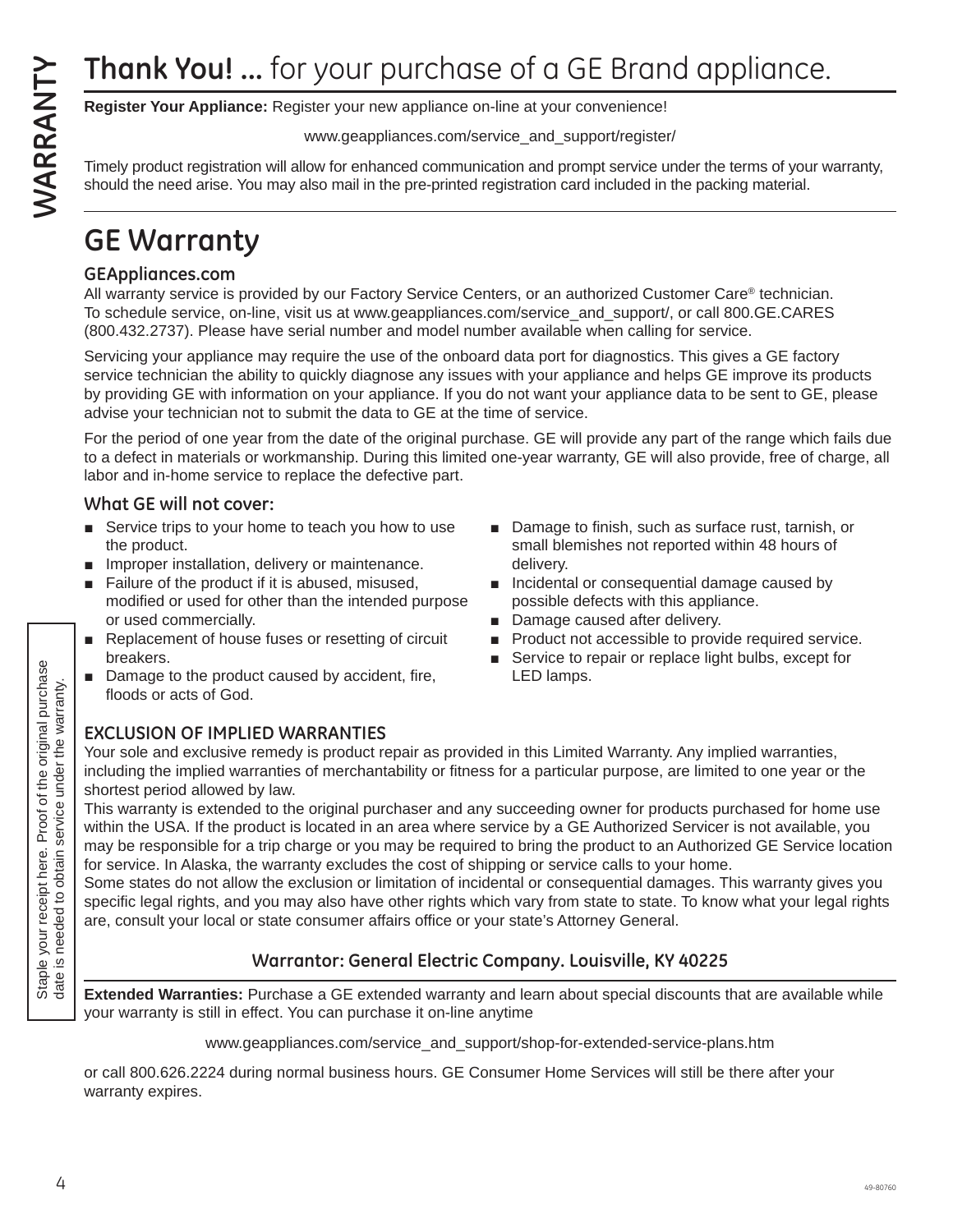# **Have a question or need assistance with your appliance?**

Try the GE Appliances Website (**www.geappliances.com/service\_and\_support/**) 24 hours a day, any day of the year! For greater convenience and faster service, you can now download Owner's Manuals, order parts or even schedule service on-line.

**Schedule Service:** Expert GE repair service is only one step away from your door. Get on-line and schedule your service at www.geappliances.com/service\_and\_support/ Or call 800.GE.CARES (800.432.2737) during normal business hours.

**Parts and Accessories:** Individuals qualified to service their own appliances can have parts or accessories sent directly to their homes (VISA, MasterCard and Discover cards are accepted).Order on-line today, 24 hours every day or by phone at 800.626.2002 during normal business hours.

Instructions contained in this manual cover procedures to be performed by any user. Other servicing generally should be referred to qualified service personnel. Caution must be exercised, since improper servicing may cause unsafe operation.

**Real Life Design Studio:** GE supports the Universal Design concept of products, services and environments that can be used by people of all ages, sizes and capabilities. We recognize the need to design for a wide range of physical and mental abilities and impairments. For details of GE's Universal Design applications, including kitchen design ideas for people with disabilities, check out our Website today. For the hearing impaired, please call 800.TDD.GEAC (800.833.4322).

**Contact Us:** If you are not satisfied with the service you receive from GE, contact us on our Website with all the details including your phone number, or write to: **General Manager, Customer Relations GE Appliances, Appliance Park Louisville, KY 40225**

## **Accessories**

**Looking For Something More? GE offers a variety of accessories to improve your cooking and maintenance experiences!**

To place an order visit us online at:

**www.GEApplianceParts.com** (U.S.) or **www.GEAppliances.ca** (Canada)

or call **800.626.2002** (U.S.) **800.661.1616** (Canada)

| Parts                                           |                          |  |  |
|-------------------------------------------------|--------------------------|--|--|
| <b>Charcoal Filter</b>                          | JXCF71 (Glass)           |  |  |
|                                                 | JXCF72 (Pyramid)         |  |  |
| High Ceiling Duct Cover Kit                     | JXDC71SS (SS Glass)      |  |  |
|                                                 | JXDC72SS (SS Pyramid)    |  |  |
|                                                 | JXDC71ES (Slate Glass)   |  |  |
|                                                 | JXDC72ES (Slate Pyramid) |  |  |
| <b>Remote Control</b>                           | JXRC70                   |  |  |
| <b>Replacement Lights</b>                       | WB25X24864 (Glass)       |  |  |
|                                                 | WB25X24863 (Pyarmid)     |  |  |
| <b>Cleaning Supplies</b>                        |                          |  |  |
| <b>CitruShine Stainless Steel Wipes</b>         | WX10X10007               |  |  |
| CERAMA BRYTE® Stainless Steel Appliance Cleaner | PM10X311                 |  |  |
| Bar Keepers Friend Soft Cleanser™               |                          |  |  |

The following products and more are available:

### **How to Remove Protective Shipping Film and Packaging Tape**

Carefully grasp a corner of the protective shipping film with your fingers and slowly peel it from the appliance surface. Do not use any sharp items to remove the film. Remove all of the film before using the appliance for the first time.

To assure no damage is done to the finish of the product, the safest way to remove the adhesive from packaging tape on new appliances is an application of a household liquid dishwashing detergent. Apply with a soft cloth and allow to soak.

**NOTE:** The adhesive must be removed from all parts.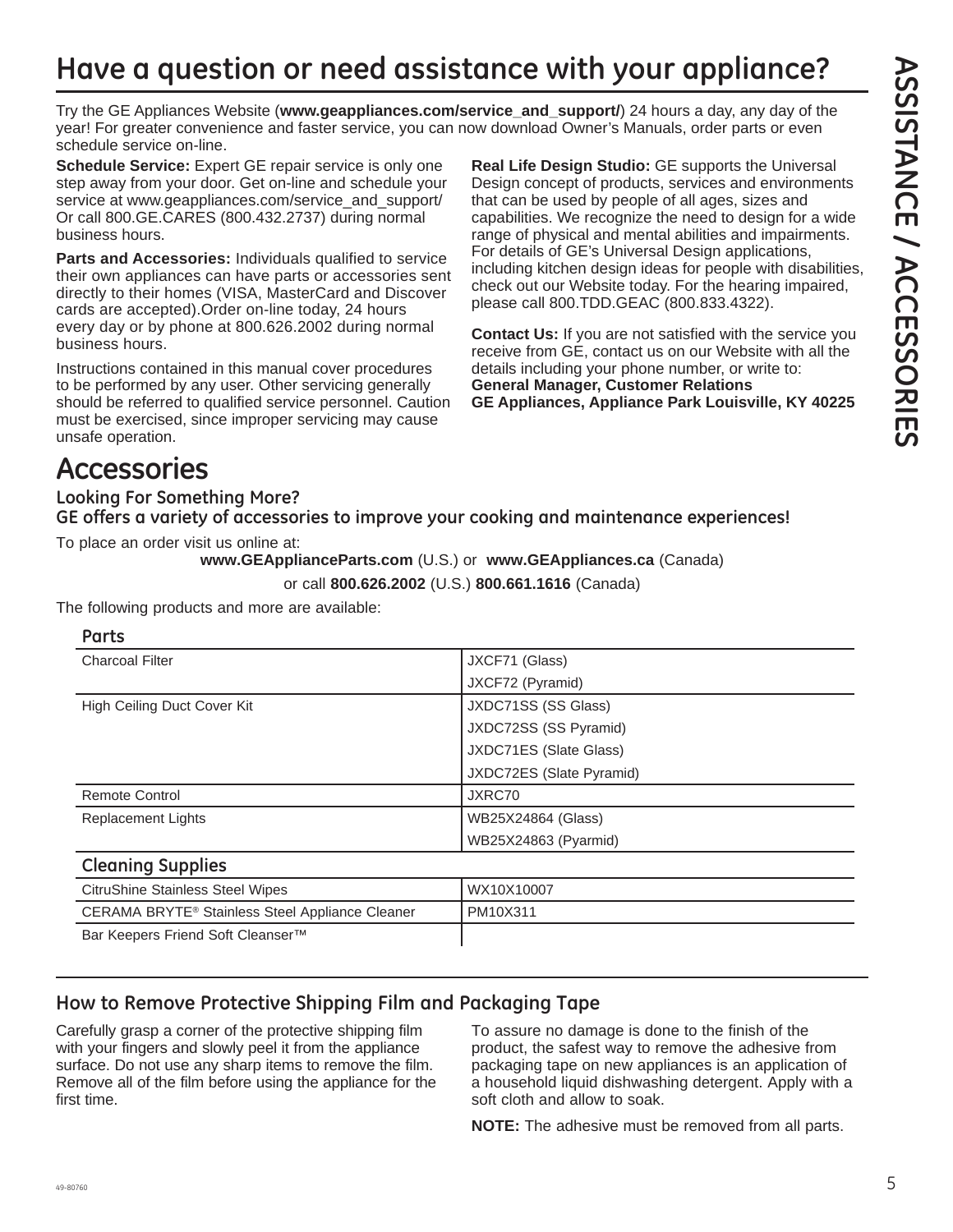

- **1. Rangehood Control Panel:** The control panel is located on the front of the canopy. The position and function of each control button are noted below.
- **2. Light Button:** On/Night/Off switch for the halogen lights. Press the **LIGHT** button to turn the lights on, again to set the lights to night setting, and again to turn off.
- **3. Fan Off Button:** Off switch for the fan. The fan can be operated by pressing any of the fan setting buttons.Hold for 2 seconds to activate auto off after 15 minutes.
- **4. Fan Settings Buttons:** Speed control for fan. Press the switch **Lo** for LOW speed, **Med** for MEDIUM speed and **Hi** for HIGH speed. Hold down the **Hi** button for 2 seconds to activate the BOOST SPEED that will run for 10 minutes.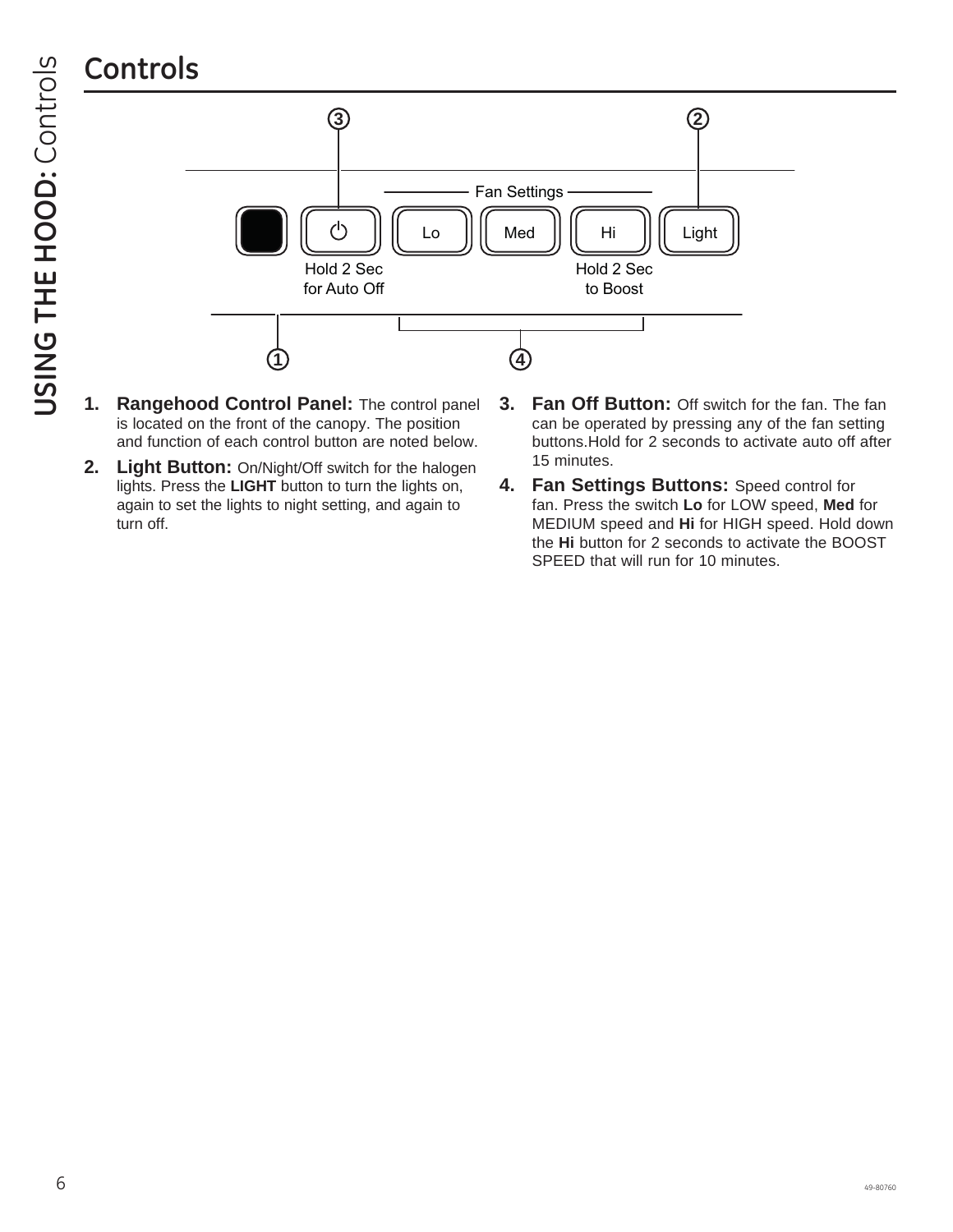# **Filters (Pyramid Models JVW5301, JVW5361)**

Be sure the circuit breaker is off and all surfaces are cool before cleaning or servicing any part of the vent hood.

### **Metal Grease Filter**

The metal filters trap grease during cooking. The filter must ALWAYS be in place when the hood is in use. The grease filter is dishwasher-safe and should be cleaned every 6 months, or as needed.

### **To remove:**

Pull downward on the filter lock to release the filter.

### **To replace:**

Fit the tabs at the bottom of the filter into the slots in the back of the filter opening. Lift up the front side of the filter and push gently until the filter locks into place. Make sure the filter lock is in the closed position to secure the filter.

**To clean***,* swish the filter in hot soapy water and rinse in clean water or wash it in the dishwasher. Do not use abrasive cleansers.

**NOTE:** Some discoloration may occur in the dishwasher.



### **Charcoal Filter (Not Included)**

If the model is not vented to the outside, the air needs to be recirculated through a disposable charcoal filter that helps remove smoke and odors.

**NOTE:** DO NOT rinse, or put charcoal filter in an automatic dishwasher.

**The charcoal filter cannot be cleaned. It must be replaced. It is recommended that the charcoal filter be replaced every 6-12 months or if it is noticeably dirty or discolored.**

### **Order Charcoal Filter JXCF72.**

To inquire about purchasing replacement charcoal filters or to find the location of a dealer nearest you, please call our toll-free number:

### **National Parts Center 800.626.2002**

### **To install:**

- 1. Remove the metal filters—see Metal grease filter section.
- 2. Place the side of the charcoal filter with the tabs against the side of the blower.
- 3. Align the double lines on the charcoal filter with the "unlocked" symbol on the blower.
- 4. Push and twist the charcoal filter downward until the double lines align with the "locked" symbol on the blower.
- 5. Repeat with second filter on the other side of the blower.

6. Replace the metal filters—see Metal grease filter section.

### **To remove:**

**NOTE:** The 30"

models have 2 grease filters. The 36" models have 3 grease filters.

- 1. Remove the metal filters—see Metal grease filter section.
- 2. Twist the charcoal filters upward on both sides of the motor to align the double lines with the "unlocked" symbol. The locks are now disengaged and the charcoal filters can be removed.

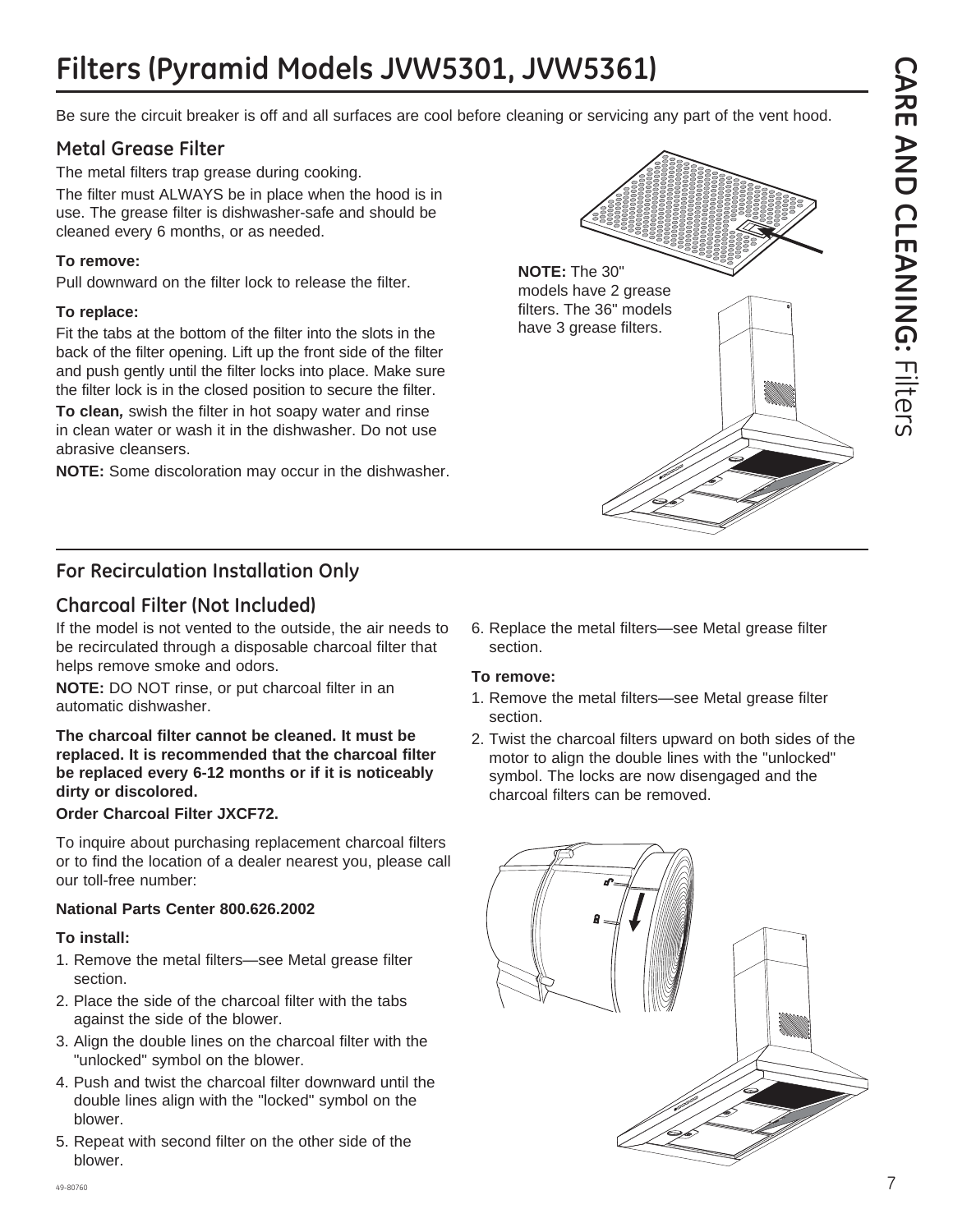Be sure the circuit breaker is off and all surfaces are cool before cleaning or servicing any part of the vent hood.

### **Metal Grease Filter**

The metal filter traps grease released by foods from cooking.

The filter must ALWAYS be in place when the hood is in use. The grease filter is dishwasher-safe and should be cleaned every 6 months, or as needed.

### **To remove:**

Pull downward on the filter lock to release the filter.

### **To replace:**

Fit the tabs at the bottom of the filter behind the ledge of the filter opening. Lift up the front side of the filter, push downward on the filter lock, and push gently until the filter is in place. Release the filter lock to secure the filter in place.

**To clean***,* swish the filter in hot soapy water and rinse in clean water or wash it in the dishwasher. Do not use abrasive cleansers.

**NOTE:** Some discoloration may occur in the dishwasher.

### **For Recirculation Installation Only**

### **Charcoal Filter (Not Included)**

If the model is not vented to the outside, the air needs to be recirculated through a disposable charcoal filter that helps remove smoke and odors.

**NOTE:** DO NOT rinse, or put charcoal filter in an automatic dishwasher.

**The charcoal filter cannot be cleaned. It must be replaced. It is recommended that the charcoal filter be replaced every 6-12 months or if it is noticeably dirty or discolored.**

**Order Charcoal Filter JXCF71.**

To inquire about purchasing replacement charcoal filters or to find the location of a dealer nearest you, please call our toll-free number:

### **National Parts Center 800.626.2002**

### **To install:**

- 1. Insert the bottom tabs of the charcoal filter into the two slots at the back of the unit. Pivot filter upward into place while depressing the locking tabs.
- 2. Replace the metal filter—see Metal grease filter section.

### **To remove:**

- 1. Remove the metal filter—see Metal grease filter section.
- 2. Press on the two tabs on the charcoal filter to disengage the lock and pivot to remove.



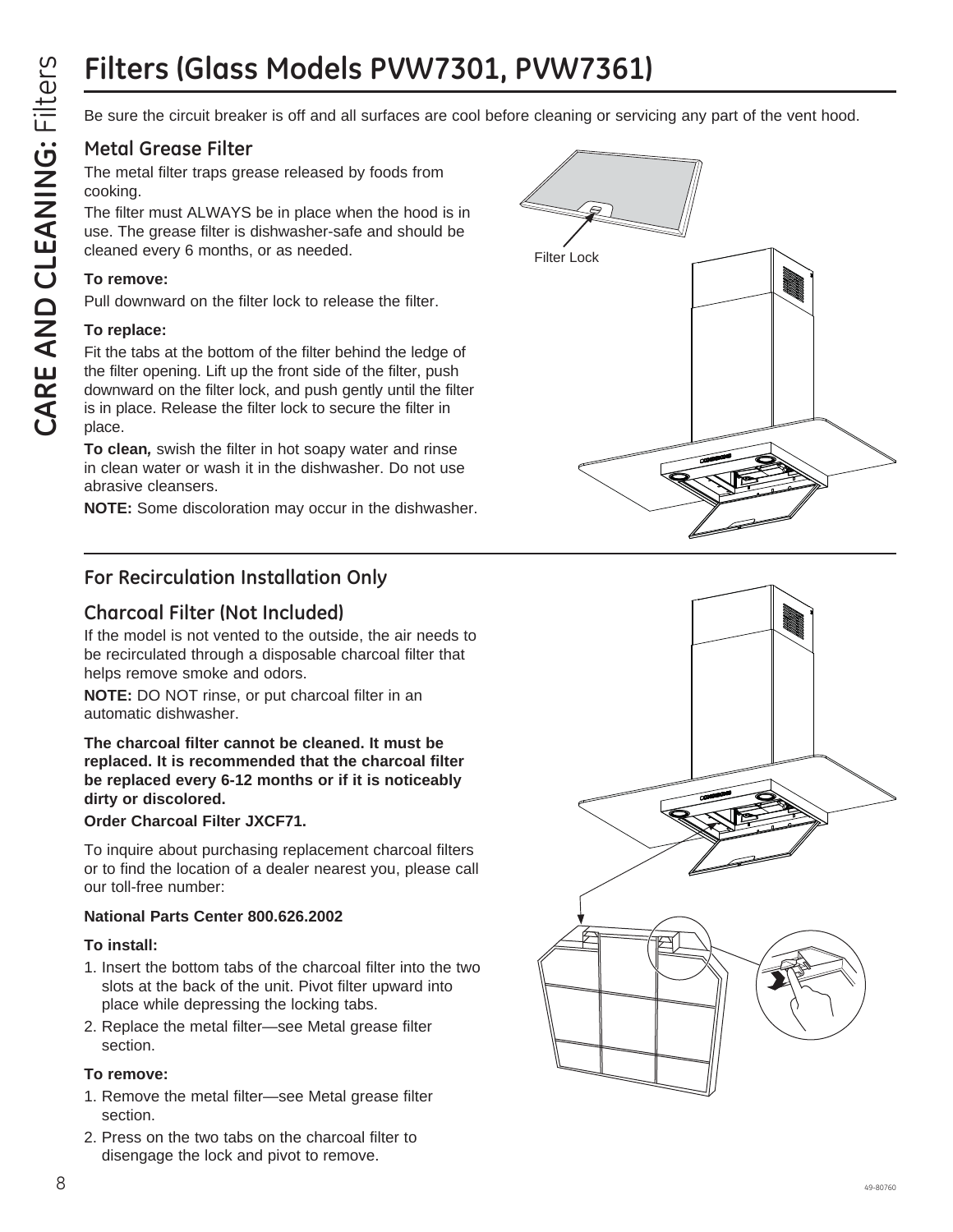### **Stainless Steel Surfaces (on some models) Do not use a steel wool pad; it will scratch the**

# **surface.**

To clean the stainless steel surface, use warm sudsy water or a stainless steel cleaner or polish. Always wipe the surface in the direction of the brush line. Follow the cleaner instructions for cleaning the stainless steel surface. Cleaners with oxalic acid such as **Bar Keepers Friend Soft Cleanser™** will remove surface rust, tarnish, and small blemishes. Use only a liquid cleanser free of grit and rub in the direction of the brush lines with a damp soft sponge.

### **Painted Surfaces (on some models)**

### **Do not use a steel wool pads or other abrasive cleaners; they will scratch the surface.**

Clean grease-laden surfaces of the hood frequently. To clean the hood surface, use a hot, damp cloth with a mild detergent suitable for painted surfaces. About one tablespoon of ammonia may be added to the water. Use a clean, hot, damp cloth to remove soap. Dry with a dry, clean cloth.

To inquire about purchasing stainless steel appliance cleaner or polish, or to find the location of a dealer nearest you, please call our toll-free number:

**National Parts Center 800.626.2002 GEApplianceParts.com**

**NOTE:** When cleaning, take care not to come in contact with filters and other non-enameled surfaces.

**CAUTION: When cleaning the hood surfaces, be certain that you do not touch the light with moist hands or cloth. A warm or hot light may break if touched with a moist surface. Always let the light cool completely before cleaning around it.**

# **Lights (Pyramid Models JVW5301, JVW5361)**

### **CAUTION: Allow lights to cool before touching.**

### **To change the lights:**

- 1. Before attempting to replace the lights, make sure that the light switch is turned off.
- 2. Using a flathead screwdriver, unclip the wire lighting support and gently pull the support down from the hood.
- 3. While holding the socket, twist the light counterclockwise to remove. Replace it with a new GU-10 light. Make sure the new light is locked in the socket.
- 4. Replace the new light and socket into the hood and engage into the light support.

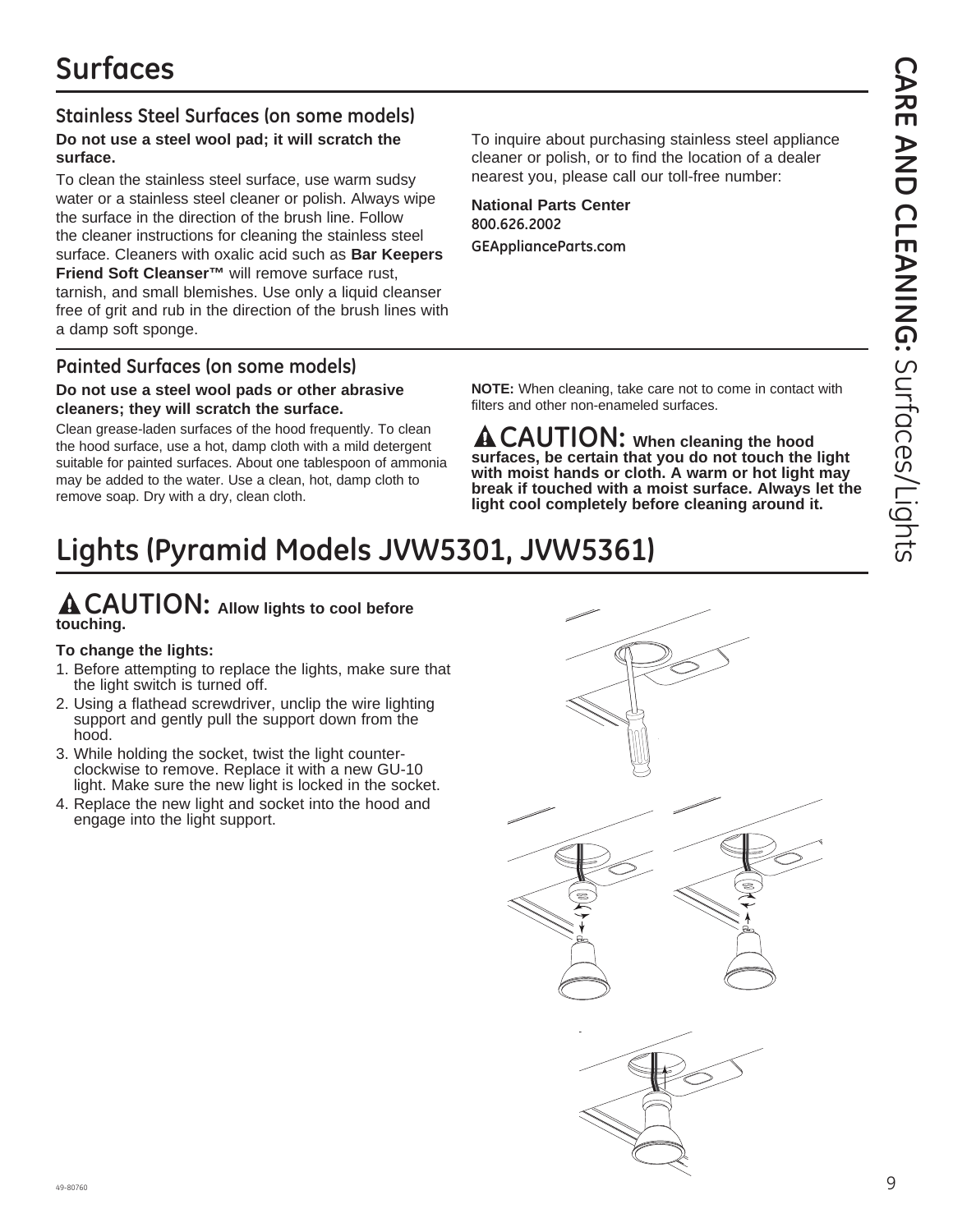### **CAUTION: Allow lights to cool before touching.**

### **To change the lights:**

- 1. Before attempting to replace the lights, make sure that the light switch is turned off.
- 2. Wear gloves. Do not touch the light with your bare fingers. Skin oils can cause early light failure. Wear clean gloves or use a paper towel to handle the light.
- 3. Using a flathead screwdriver, unclip the metal trim ring from the lighting support.
- CONTIGUTE AND THE SURFACE CONDUCTED THE REVENUE TO change the lights:<br>
To change the lights:<br>
To change the lights:<br>
To change the lights:<br>
1. Before attempting to replace the lights, make sure that<br>
the light switch is tu 4. Remove the light by pulling towards the front of the hood. Replace it with a new G4 20W Clear Halogen Capsule light by inserting the two stakes into the holes and pushing towards the back of the hood to secure the light.
	- 5. Reinsert the metal trim ring by lining up the two side holes on the lighting support with the two tabs on the trim ring, and push upward.





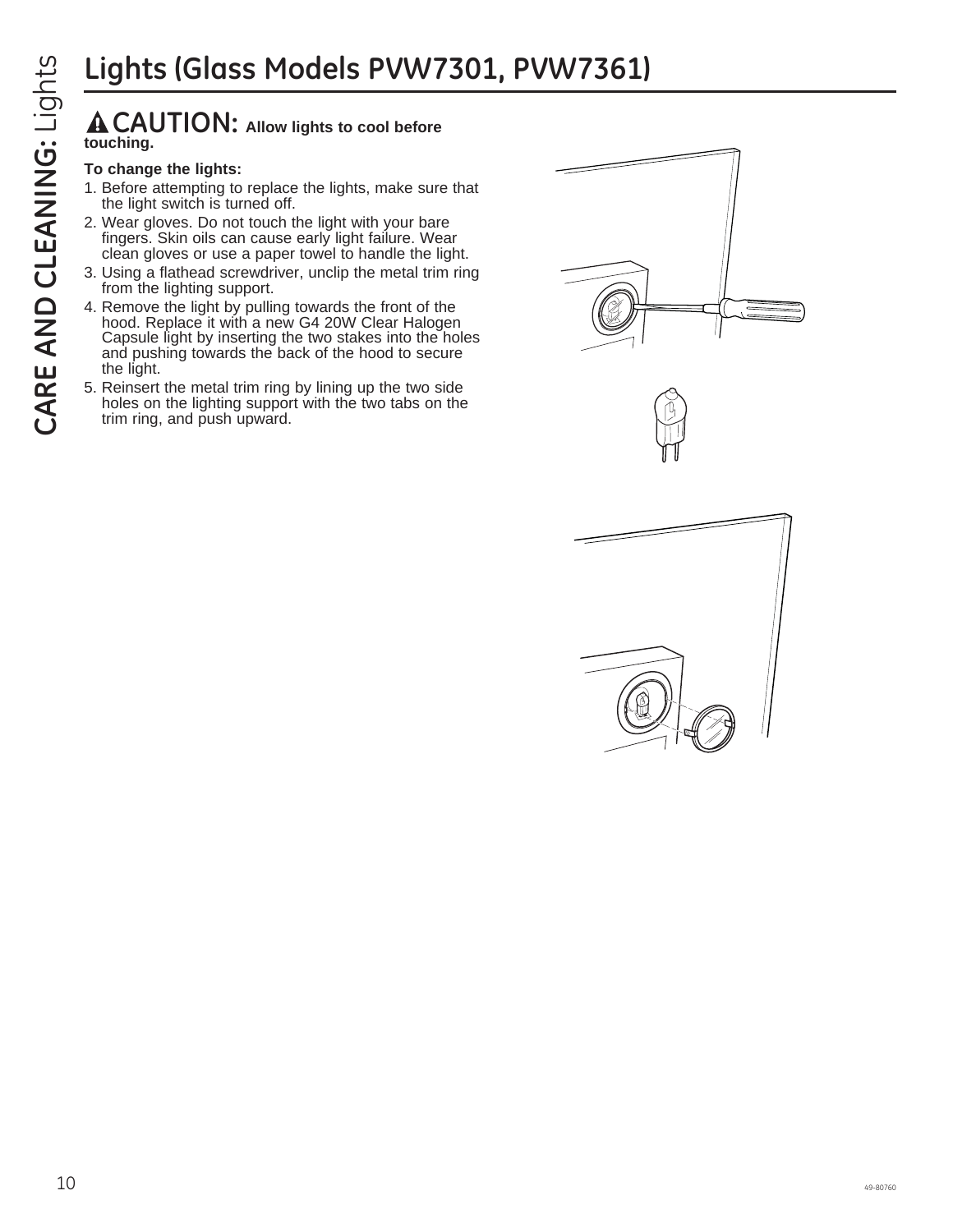### **Notes**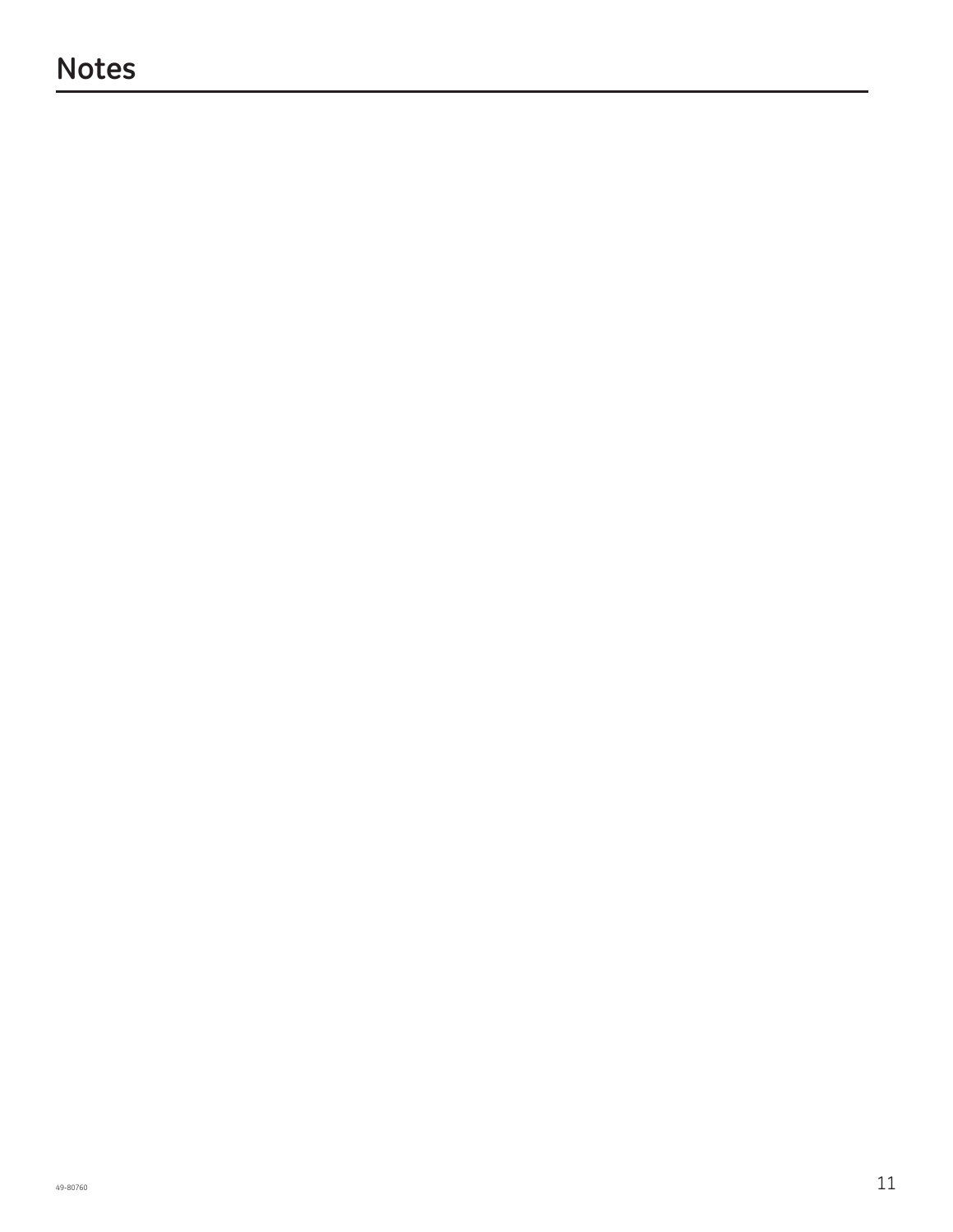

### **GEAppliances.com**

# **Campanas de Ventilación para Chimeneas de Pared Escriba los números de modelo y serie aquí:** ampanas de Ventilació

| Información De Seguridad .2, 3                    |
|---------------------------------------------------|
| Garantía4                                         |
| Asistencia / Accesorios5                          |
| Uso de la Campana                                 |
| Cuidado Y Limpieza<br>Superficies 9<br>Luces9, 10 |
| Consejos para la Solución                         |

 **de Problemas** . . . . . . . . . . . . . . . .12

### **Manual del propietario**

JVW5301 (30" Pirámide) JVW5361 (36" Pirámide) PVW7301 (30" Vidrio) PVW7361 (36" Vidrio)

**Nº de modelo \_\_\_\_\_\_\_\_\_\_\_\_\_\_\_\_\_\_\_\_**

**Nº de serie \_\_\_\_\_\_\_\_\_\_\_\_\_\_\_\_\_\_\_\_\_\_**

Estos números también se encuentran en la Tarjeta de Registro de Propiedad de Producto enviada en forma separada con su sistema de ventilación de corriente descendente y en la etiqueta que se encuentra en el panel frontal de la unidad.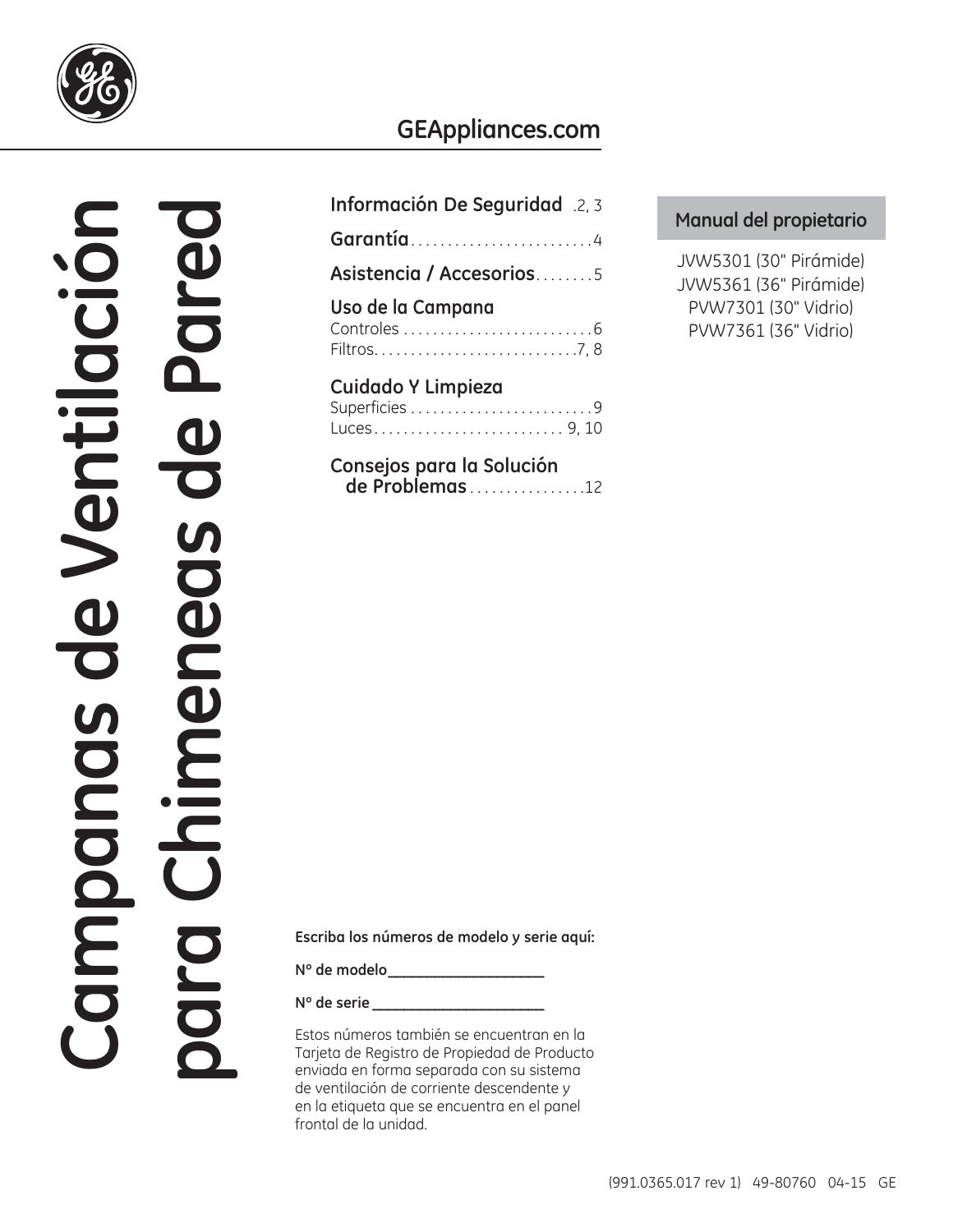### **INFORMACIÓN IMPORTANTE DE SEGURIDAD LEA TODAS LAS INSTRUCCIONES ANTES DE USAR**

### **PRECAUCIONES DE SEGURIDAD**

### **ADVERTENCIA: PARA REDUCIR EL RIESGO DE INCENDIO, DESCARGA ELÉCTRICA O LESIONES A PERSONAS, CUMPLA CON LOS SIGUIENTES PUNTOS:**

- A. Utilice esta unidad sólo de la manera concebida por el fabricante. Si tiene alguna pregunta, comuníquese con el fabricante.
- B. Antes de realizar reparaciones o limpiar la unidad, desconecte la energía del panel de servicio y bloquee los medios de desconexión para evitar el accionamiento de la energía de manera accidental. Cuando los medios de desconexión de servicio no pueden bloquearse, coloque sobre el panel de servicio un dispositivo de advertencia bien visible, como una etiqueta.
- C. No utilice esta unidad con ningún dispositivo de control de velocidad de estado sólido.
- D. Esta unidad debe estar conectada a tierra.

**PRECAUCIÓN: SÓLO PARA USO DE VENTILACIÓN GENERAL. NO LO UTILICE PARA ELIMINAR MATERIALES Y VAPORES PELIGROSOS O EXPLOSIVOS.** 

**PRECAUCIÓN: PARA REDUCIR EL RIESGO DE INCENDIO Y PARA ELIMINAR EL AIRE DE ESCAPE CORRECTAMENTE, ASEGÚRESE DE DIRIGIR EL AIRE DEL CONDUCTO HACIA EL EXTERIOR. NO VENTILE EL AIRE DE ESCAPE EN ESPACIOS DENTRO DE PAREDES O CIELORRASOS O EN ÁTICOS, HUECOS SANITARIOS O GARAJES.**

### **ADVERTENCIA: PARA REDUCIR EL RIESGO DE LESIONES A PERSONAS EN CASO DE UN INCENDIO DE GRASA SOBRE UNA ESTUFA, CUMPLA CON LOS SIGUIENTES PUNTOS\*:**

- A. APAGUE LAS LLAMAS con una tapa que ajuste bien, una plancha para galletas o una bandeja de metal, y luego apague el quemador. TENGA MUCHO CUIDADO A FIN DE EVITAR QUEMADURAS. Si las llamas no se apagan de inmediato, SALGA DE LA VIVIENDA Y LLAME AL DEPARTAMENTO DE BOMBEROS.
- B. NUNCA LEVANTE UNA SARTÉN EN LLAMAS—
	- Usted puede quemarse.
- C. NO UTILICE AGUA, incluyendo repasadores o toallas húmedos—se provocará una violenta explosión de vapor.
- D. Utilice un extintor SÓLO si:
	- 1. Usted sabe que cuenta con un extintor Clase ABC y ya sabe cómo utilizarlo.
	- 2. El incendio es pequeño y se contuvo en el área donde comenzó.
	- 3. Se está llamando al departamento de bomberos.
	- 4. Usted puede combatir el incendio con su espalda dirigida hacia una salida.

\* Basado en "Kitchen Fire Safety" publicado por NFPA.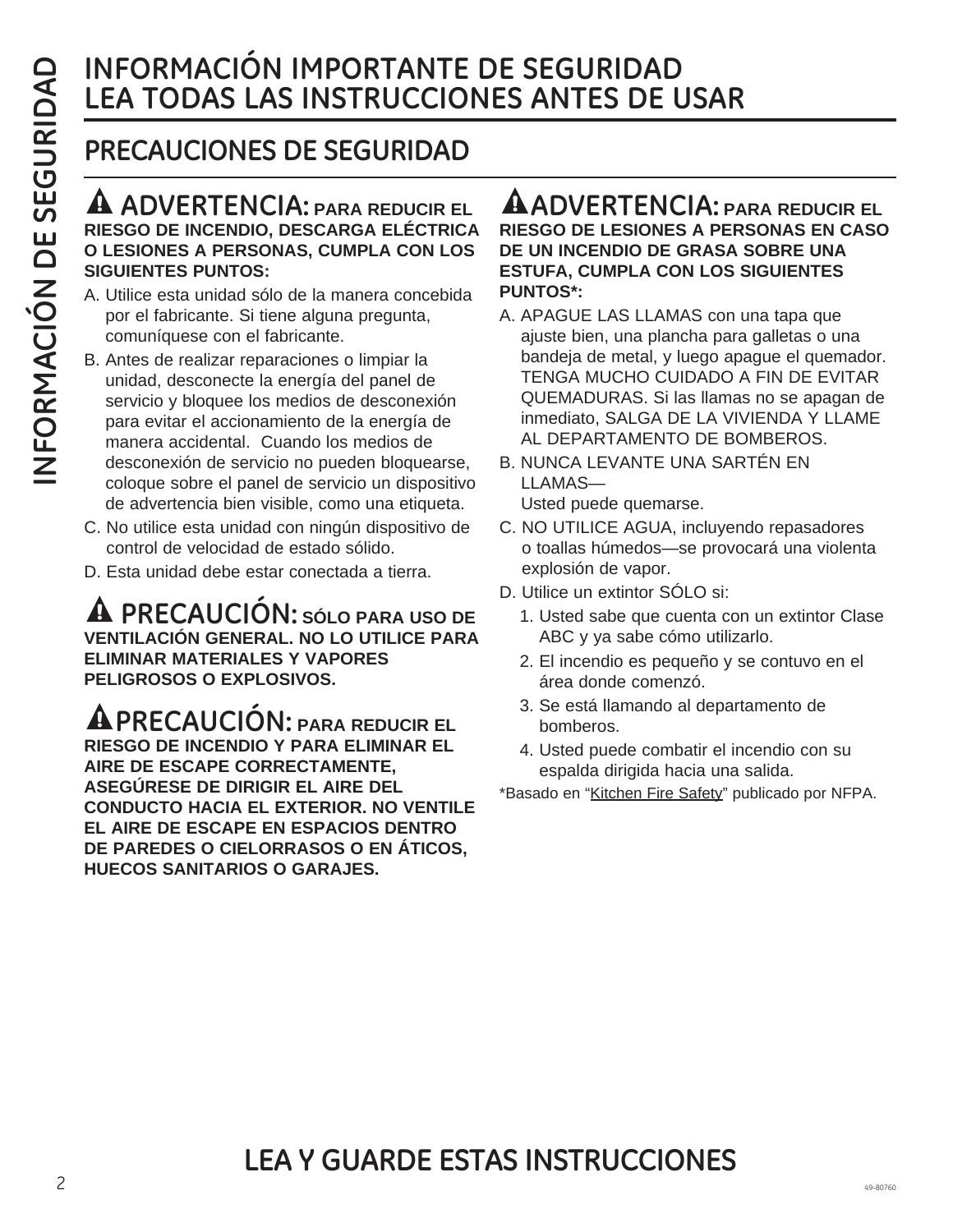### **PRECAUCIONES DE SEGURIDAD**

### **ADVERTENCIA: PARA REDUCIR EL RIESGO DE UN INCENDIO DE GRASA SOBRE UNA ESTUFA:**

- A. Nunca deje unidades de superficie desatendidas en configuraciones de calor elevadas. Los alimentos que hierven y se derraman provocan humo y derrames grasosos que pueden prenderse fuego. Caliente los aceites lentamente en configuraciones bajas o medias.
- B. Siempre encienda el sistema de ventilación cuando cocine con configuraciones de calor elevadas o cuando flambee alimentos (por ej., Crepes Suzette, cerezas Jubilee, carne flambeada a la pimienta en grano).
- C. Limpie los ventiladores con frecuencia. No debe permitirse la acumulación de grasa en el ventilador o en el filtro.
- D. Utilice el tamaño de recipiente adecuado. Siempre utilice recipientes de cocción apropiados para el tamaño del elemento de superficie.

### **ADVERTENCIA: A FIN DE REDUCIR EL RIESGO DE INCENDIOS, DESCARGAS ELÉCTRICAS O LESIONES PERSONALES, CUMPLA CON LO SIGUIENTE:**

- A. El trabajo de instalación y el cableado eléctrico deben ser realizados por una persona(s) calificada de acuerdo con todos los códigos y estándares aplicables, incluyendo construcciones resistentes al fuego.
- B. Es necesario contar con suficiente cantidad de aire para una combustión y salida de gases adecuadas a través del conducto (chimenea) del equipo de consumo de combustible, a fin de evitar ráfagas de aire. Siga las pautas del fabricante del equipo de calefacción y los estándares de seguridad, tales como aquellos publicados por la Asociación Nacional de Protección contra Incendios (National Fire Protection Association, NFPA), la Sociedad Estadounidense para la

Calefacción (American Society for Heating), los Ingenieros de Refrigeración y Acondicionadores de Aire (Refrigeration and Air Conditioning Engineers, ASHRAE) y las autoridades de los códigos locales.

- C. Al cortar o perforar una pared o un cielorraso, no dañe el cableado eléctrico y de otros servicios ocultos.
- D. Los ventiladores con conducto siempre deben contar con ventilación hacia el exterior.
- E. Cuando corresponda, instale un sistema de reposición (reemplazo) de aire de acuerdo con los requisitos del código local de construcción. Para acceder a soluciones relacionadas con la reposición de aire, visite GEAppliances.com.
- F. Desconecte el disyuntor de habitaciones adyacentes mientras esté trabajando.

### **ADVERTENCIA: A FIN DE REDUCIR EL RIESGO DE INCENDIOS, USE SÓLO CONDUCTOS DE METAL.**

No intente reparar o reemplazar ninguna parte de la cocina, a menos que esto se recomiende específicamente en este manual. Cualquier otra reparación deberá ser realizada por un técnico calificado.

### $\frac{3}{3}$ **READ AND SAVE THESE INSTRUCTIONS**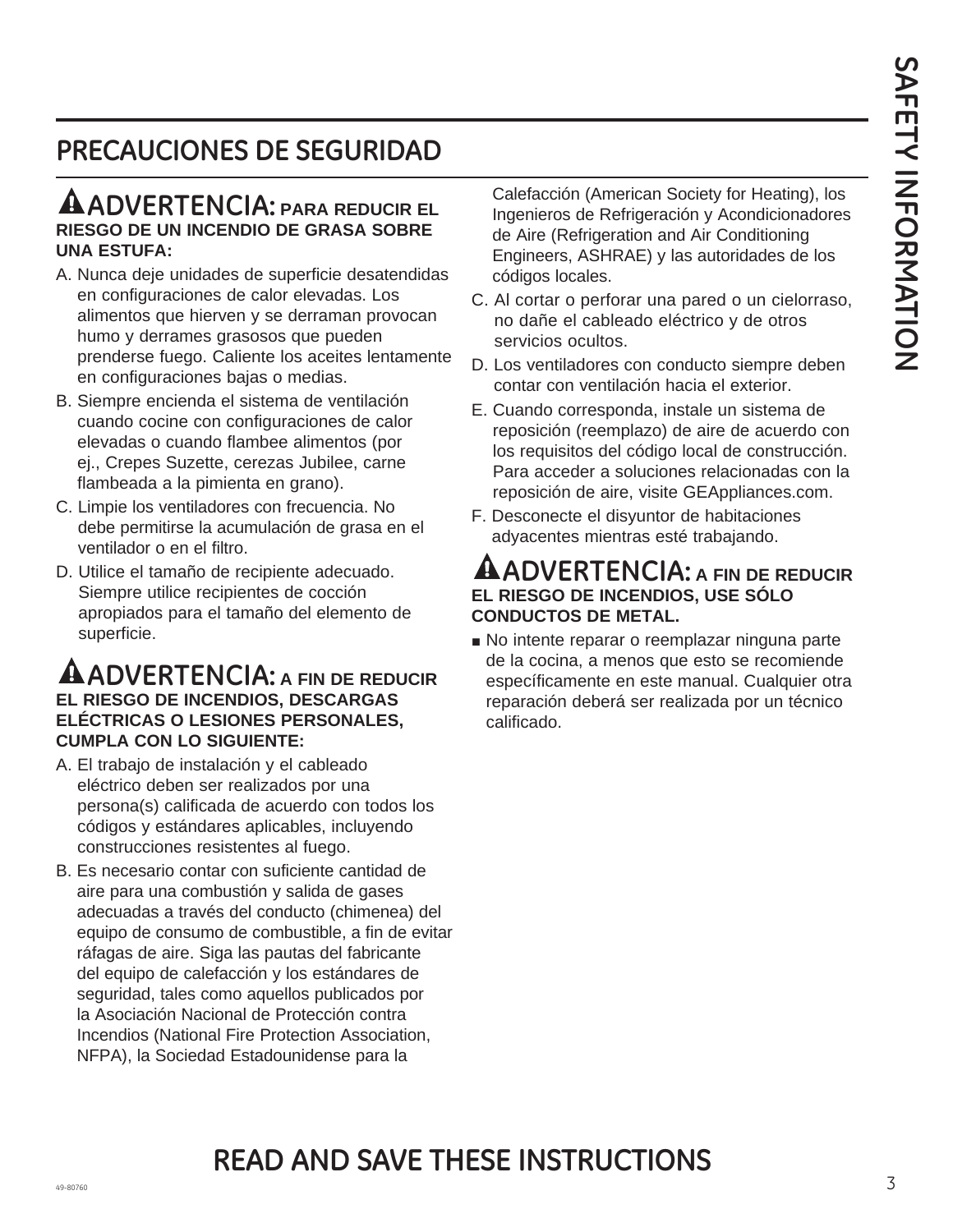**Registre su Electrodoméstico:** ¡Registre su electrodoméstico nuevo a través de Internet, según su conveniencia!

### www.geappliances.com/service\_and\_support/register/

**Gracias! ...** por su compra de un electrodoméstico de la Marca GE<br> **Registre su Electrodoméstico:** ¡Registre su electrodoméstico nuevo a través de Internet, según su conveniencia!<br>
Un registro puntual de su producto permi Un registro puntual de su producto permitirá una mejor comunicación y un servicio más puntual de acuerdo con los términos de su garantía, en caso de surgir la necesidad. También puede enviar una carta en la tarjeta de inscripción pre-impresa que se incluye con el material embalado.

## **Garantía de la Cocina Eléctrica de GE**

### **GEAppliances.com**

Todo el servicio de garantía es provisto por nuestros Centros de Servicio de Fabricación, o un técnico autorizado de Servicio al Cliente (Customer Care®). Para programar una visita del servicio técnico a través de Internet, visítenos en www.geappliances. com/service\_and\_support/, o llame al 800.GE.CARES (800.432.2737). Cuando llame para solicitar el servicio, tenga los números de serie y de modelo disponibles.

Para realizar el servicio técnico de su electrodoméstico se podrá requerir el uso de datos del puerto de abordaje para su diagnóstico. Esto da al técnico del servicio de fábrica de GE la habilidad de diagnosticar de forma rápida cualquier problema con su electrodoméstico, y de ayudar a GE a mejorar sus productos al brindarle a GE la información sobre su electrodoméstico. Si no desea que los datos de su electrodoméstico sean enviados a GE, solicitamos que le indique a su técnico no entregar los datos a GE en el momento del servicio.

Durante el período de un año desde la fecha original de compra. GE le brindará cualquier parte de la cocina que falle debido a un defecto en los materiales o la fabricación. Durante esta garantía limitada de un año, GE también proveerá, sin costo, todo el trabajo y el servicio en el hogar relacionado con el reemplazo de la parte que presente defectos.

### **Qué no cubrirá GE:**

- Viajes del técnico del servicio a su hogar para enseñarle sobre cómo usar el producto.
- **Instalación, entrega o mantenimiento inadecuados.**
- Fallas del producto en caso de abuso, mal uso, modificación o uso para propósitos diferentes al original o uso comercial.
- Reemplazo de fusibles de la casa o reinicio de disyuntores.
- Daños ocasionados sobre el producto por accidente, incendio, inundaciones o catástrofes naturales.
- Daños sobre el acabado, tales como óxido sobre la superficie, deslustres o manchas pequeñas no informadas dentro de las 48 horas luego de la entrega..
- Daños incidentales o consecuentes causados por posibles defectos sobre este producto.
- Daño causado después de la entrega.
- Producto no accesible para brindar el servicio requerido.
- Solicite el servicio técnico para reparar o reemplazar las lámparas, excepto las lámparas LED.

### **EXCLUSIÓN DE GARANTÍAS IMPLÍCITAS**

Su única y exclusiva alternativa es la reparación del producto, como se indica en la Garantía Limitada. Las garantías implícitas, incluyendo garantías implícitas de comerciabilidad o conveniencia sobre un propósito particular, se limitan a un año o al período más corto permitido por la ley.

Esta garantía se extiende al comprador original y a cualquier dueño subsiguiente de productos comprados para uso hogareño dentro de EE.UU. Si el producto está en un área donde no se encuentra disponible un Proveedor Autorizado del Servicio Técnico de GE, usted será responsable por el costo de un viaje o se podrá requerir que traiga el producto a una ubicación del Servicio Técnico de GE Autorizado para recibir el servicio. En Alaska, la garantía excluye el costo de envío o llamadas del servicio a su hogar.

Algunos estados no permiten la exclusión o limitación de daños fortuitos o consecuentes. Esta garantía le da derechos legales específicos y es posible que tenga otros derechos legales que varían entre un estado y otro. Para conocer cuáles son sus derechos legales, consulte a la oficina de asuntos del consumidor local o estatal o al Fiscal de su estado.

### **Garante: General Electric Company. Louisville, KY 40225**

**Garantías Extendidas:** Adquiera una garantía extendida de GE y aprenda sobre descuentos especiales que están disponibles mientras su garantía aún está vigente. La puede adquirir en cualquier momento a través de Internet en

www.geappliances.com/service\_and\_support/shop-for-extended-service-plans.htm

o llamando al 800.626.2224 durante el horario comercial habitual. Los Servicios para el Consumidor Hogareño de GE aún estarán allí cuando su garantía caduque.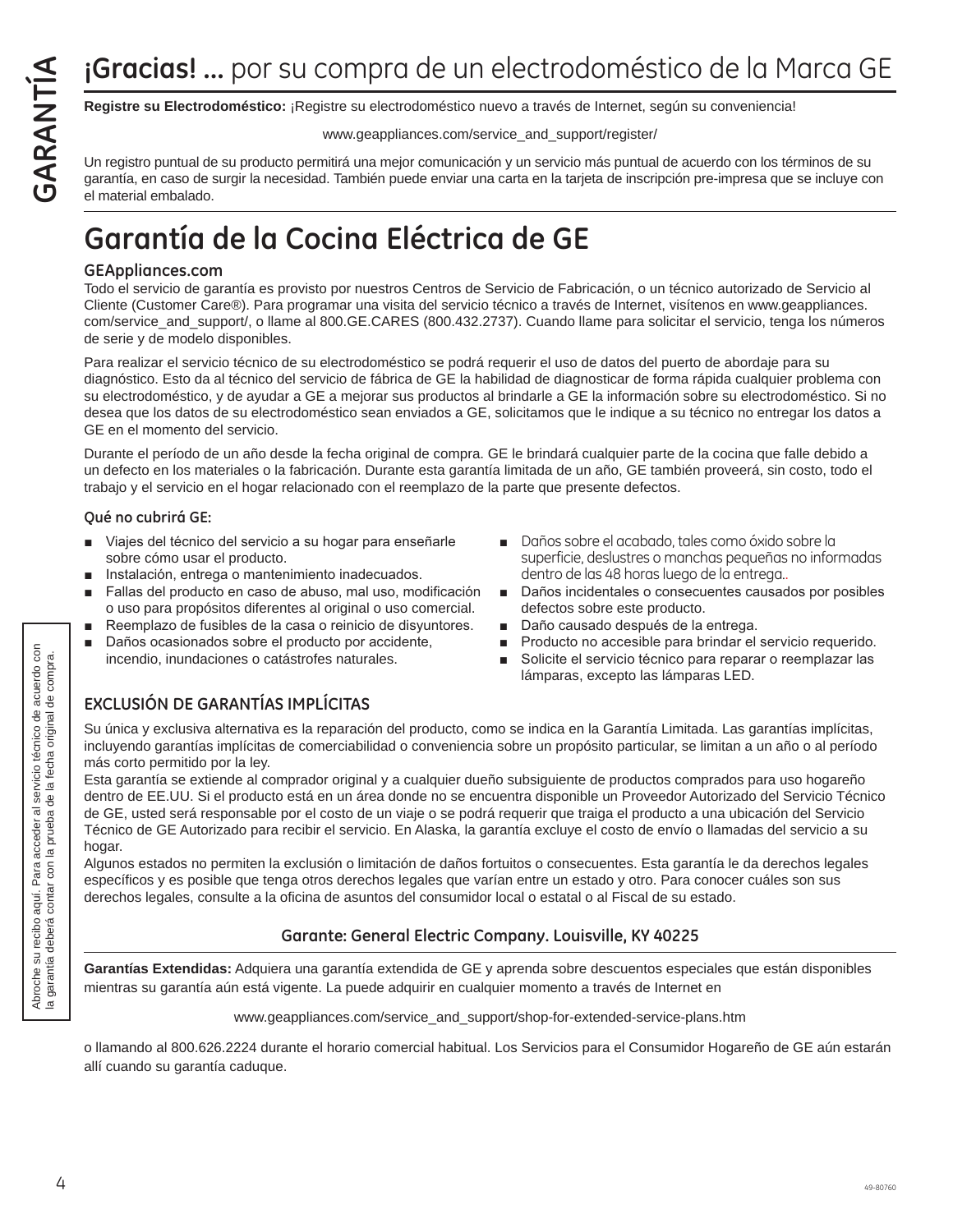### **¿Desea realizar una consulta o necesita ayuda con su electrodoméstico?**

¡Consulte el Sitio Web de Electrodomésticos de GE (**www.geappliances.com/service\_and\_support/**) durante las 24 horas, cualquier día del año! Para mayor conveniencia y un servicio más rápido, ahora puede descargar el Manual del Propietario, ordenar piezas o incluso programar el servicio técnico a través de Internet.

**Servicio Programado:** El servicio de reparación de expertos de GE está a sólo un paso de su puerta. Entre a Internet y programe su servicio en www.geappliances.com/service\_and\_ support/ o llame al 800.GE.CARES (800.432.2737) durante el horario de atención comercial.

**Piezas y Accesorios:** Aquellas personas calificadas para realizar el servicio técnico sobre sus propios electrodomésticos podrán solicitar el envío de piezas o accesorios directamente a sus hogares (se aceptan las tarjetas VISA; MasterCard y Discover). Ordene a través de Internet hoy, durante las 24 horas o en forma telefónica al 800.626.2002 durante el horario de atención comercial.

Las instrucciones que figuran en este manual cubren los procedimientos que serán realizados por cualquier usuario. Otros servicios técnicos generalmente deberían ser derivados a personal calificado del servicio. Se deberá tener cuidado, ya que una reparación indebida podrá hacer que el funcionamiento no sea seguro.

**Estudio de Diseño de la Vida Real:** GE apoya el concepto de Diseño Universal en productos, servicios y ambientes que pueden ser usados por personas de todas las edades, tamaños y capacidades. Reconocemos la necesidad de realizar diseños para una amplia gama de habilidades e incapacidades físicas y mentales. Para más detalles sobre las aplicaciones de Diseño Universal de GE, incluyendo ideas de diseño de cocinas para personas con incapacidades, visite nuestro sitio web hoy. Sobre casos de incapacidad auditiva, comuníquese al 800.TDD.GEAC (800.833.4322).

**Contáctenos:** Si no se encuentra satisfecho con el servicio que recibió de GE, comuníquese con nosotros a través de nuestro sitio web con todos los detalles, incluyendo su número telefónico, o escriba a:

**General Manager, Customer Relations GE Appliances, Appliance Park Louisville, KY 40225**

### **Accesorios**

**¿Busca Algo Más?**

**Piezas**

**¡GE ofrece una variedad de accesorios para mejorar sus experiencias de cocción y mantenimiento!**

Para realizar una orden, visítenos a través de Internet en:

**www.GEApplianceParts.com** (EE.UU.) o en **www.GEAppliances.ca** (Canadá)

o llame al **800.626.2002** (EE.UU.) **800.661.1616** (Canadá)

Estos y otros productos están disponibles:

| Piezas                                                 |                           |
|--------------------------------------------------------|---------------------------|
| Filtro de Carbón                                       | JXCF71 (Vidrio)           |
|                                                        | JXCF72 (Pirámide)         |
| Kit de la Cubierta del Conducto para Cielorrasos Altos | JXDC71SS (Vidrio SS)      |
|                                                        | JXDC72SS (Pirámide SS)    |
|                                                        | JXDC71ES (Teja de Vidrio) |
|                                                        | JXDC72ES (Teja Piramidal) |
| Control Remoto                                         | JXRC70                    |
| Lámparas de Reemplazo                                  | WB25X24864 (Vidrio)       |
|                                                        | WB25X24863 (Pirámide)     |
| Suministros de Limpieza                                |                           |
| Limpiadores de Acero Inoxidable CitriShine             | WX10X10007                |

| Limpiadores de Acero Inoxidable CitriShine                                     | WX10X10007 |
|--------------------------------------------------------------------------------|------------|
| Limpiador para Electrodomésticos de Acero Inoxidable CERAMA BRYTE <sup>®</sup> | PM10X311   |
| Bar Keepers Friend Soft Cleanser <sup>™</sup>                                  |            |

### **Cómo Retirar la Película Protectora de Envío y la Cinta de Embalaje**

Con cuidado tome un extremo de la película protectora de envío con los dedos y lentamente retire la misma de la superficie del electrodoméstico. No utilice ningún producto filoso para retirar la película. Retire toda la película antes de usar el electrodoméstico por primera vez.

Para asegurar que no haya daños sobre el acabado del producto, la forma más segura de retirar el adhesivo de la cinta de embalaje en electrodomésticos nuevos es aplicando un detergente líquido hogareño para lavar platos. Aplique con una tela suave y deje que se seque.

**NOTA:** El adhesivo deberá ser eliminado de todas las partes. No se puede retirar si se hornea con éste dentro.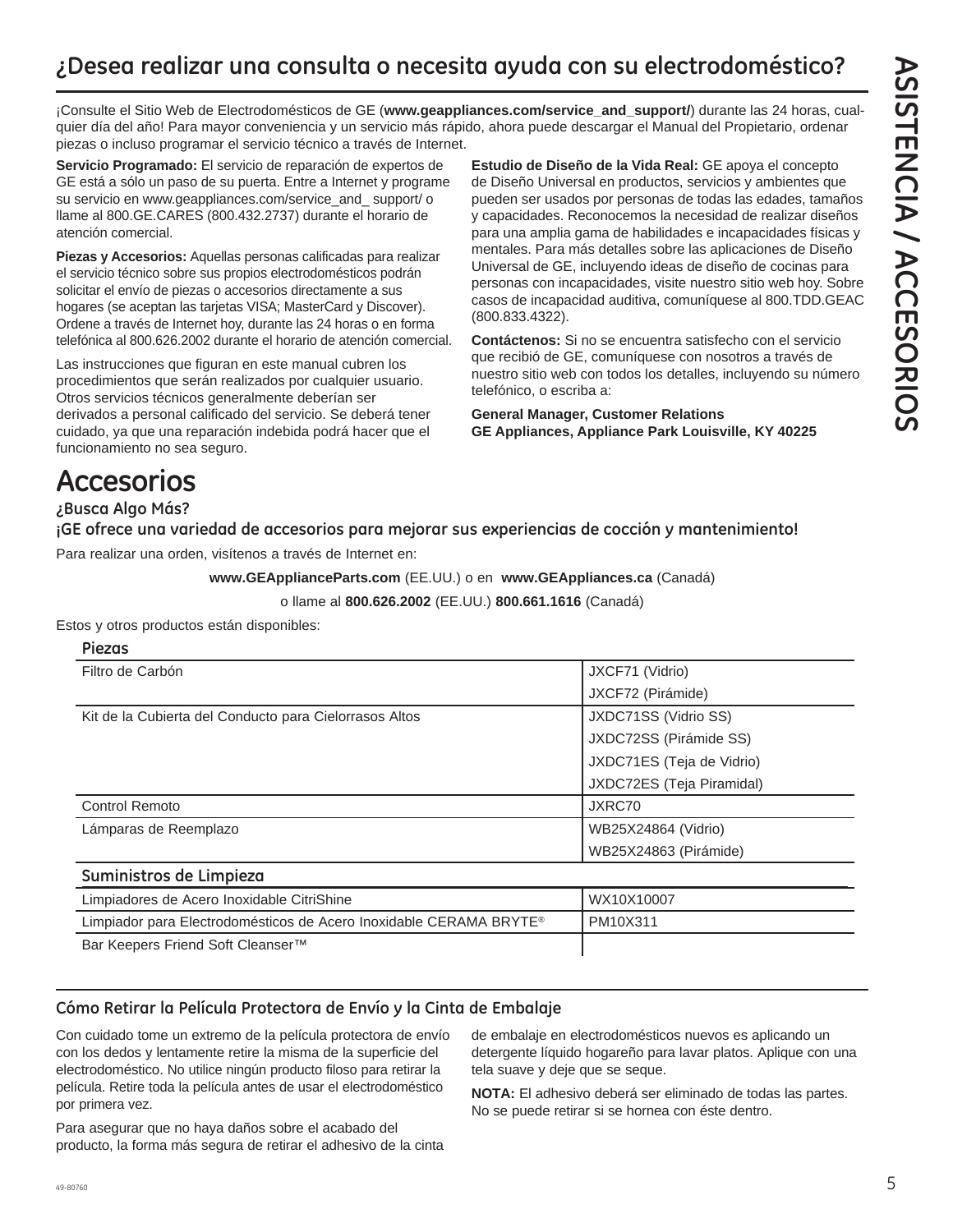

**1. Panel de Control de la Campana** 

**Extractora:** El panel de control está ubicado en el frente de la base. La posición y función de cada botón del control aparece escrito debajo.

**2. Botón de Luz:** Interruptor On/Night/Off (Encendido/ Nocturno/ Apagado) para las luces halógenas. Presione el botón LIGHT (Luz) para encender las luces, nuevamente para ajustar las luces en la configuración nocturna, y nuevamente para apagarlas.

### **3. Botón Fan Off (Ventilador Apagado):**

Interruptor de apagado del ventilador. El ventilador puede ser usado presionando cualquiera de los botones de configuración del ventilador. Mantenga presionado durante 2 segundos para activar la función de apagado automático luego de 15 minutos.

**4. Botones de la Configuración del Ventilador:** Control de velocidad del ventilador. Presione el interruptor de Lo para activar la velocidad en LOW (Baja), Med para MEDIUM (Media) y Hi para HIGH (Alta). Mantenga presionado el botón Hi (Alto) durante 2 segundos para activar la función BOOST SPEED (Aumento de Velocidad), la cual funcionará durante 10 minutos.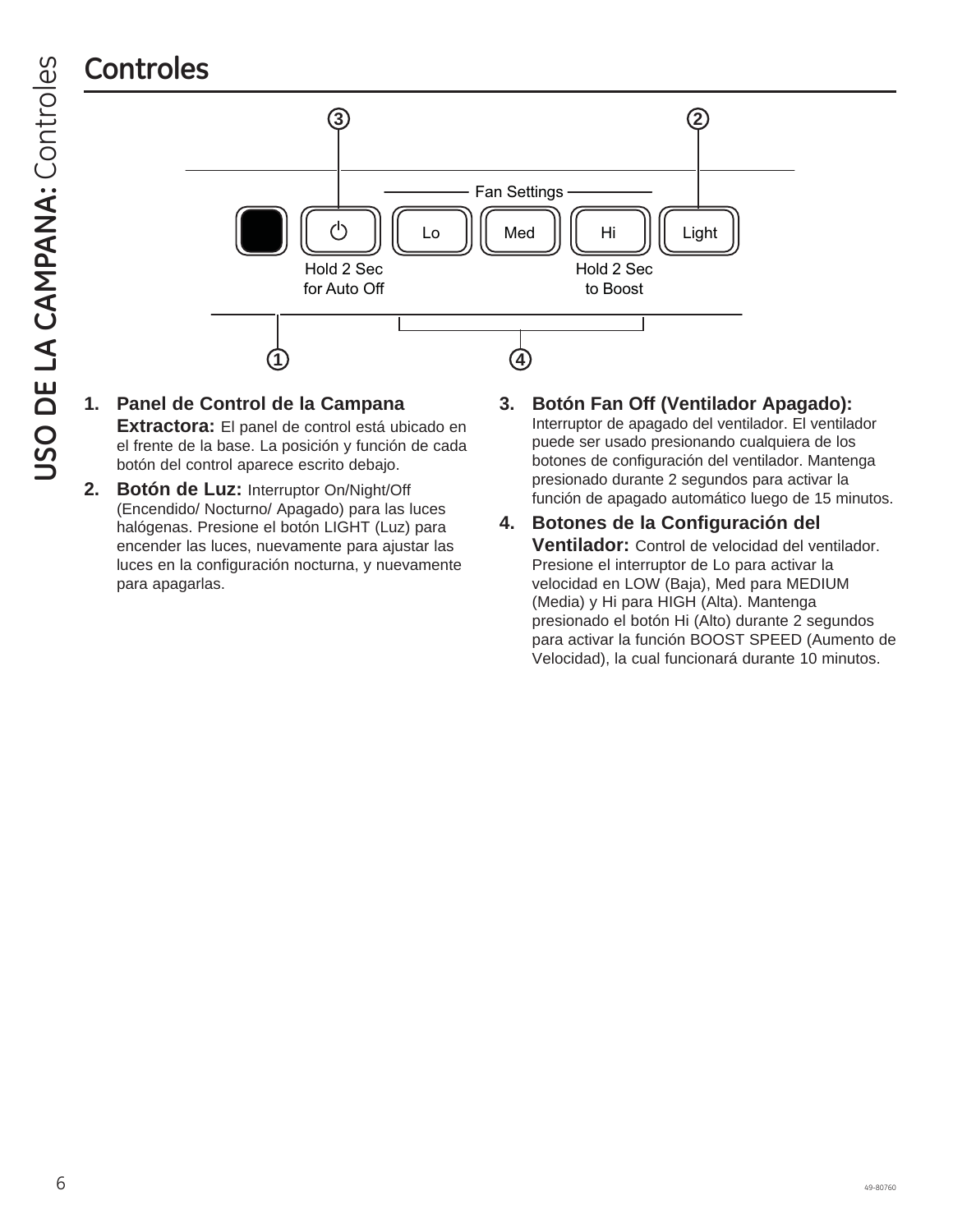Asegúrese de que la energía eléctrica esté apagada y que todas las superficies estén frías antes de limpiar o arreglar cualquier pieza de la campana de ventilación.

### **Filtro de grasa metálico**

Los filtros metálicos atrapan la grasa durante la cocción. Filtro debe estar SIEMPRE en su lugar cuando la campana esté en funcionamiento. El filtro de grasa es apto para lavavajillas y debe limpiarse cada 6 meses, o según sea necesario.

### **Para quitar:**

Tire hacia abajo la traba del filtro para liberarlo.

### **Para volver a colocar:**

Calce las lengüetas en la parte trasera del filtro, en las ranuras de la parte trasera de la abertura del filtro. Levante el lado frontal del filtro y presione de forma suave hasta que el filtro quede bloqueado en su posición. Asegúrese de que el bloqueo del filtro esté en la posición cerrada para asegurar el filtro.

**Para limpiar** el filtro, utilice agua jabonosa caliente y enjuague con agua limpia o lávelo en el lavavajillas. No utilice productos de limpieza abrasivos.

**NOTA:** En el lavavajillas se producirá una leve decoloración.



### **Filtro de carbón (No Incluido)**

Si el modelo no tiene ventilación hacia afuera, el aire será recirculado a través de un filtro de carbón descartable que ayude a retirar el humo y los olores.

**NOTA:** NO enjuague o coloque el filtro de carbón en el lavavajillas automático.

### **El filtro de carbón no puede ser limpiado. Debe ser reemplazado. Se recomienda que el filtro de carbón sea reemplazado cada entre 6 y 12 meses, o si se encuentra notoriamente sucio o descolorido.**

### **Solicite el filtro de carbón JXCF72.**

Para consultar sobre la compra de filtros de carbón de repuesto o para encontrar la ubicación del distribuidor más cercano a su domicilio, llame a nuestro número gratuito:

### **Centro nacional de piezas 800.626.2002**

### **Para su instalación:**

- 1. Retire los filtros metálicos consulte la sección del filtro de grasa metálico.
- 2. Coloque el lateral del filtro de carbón con las lengüetas contra el costado del calefactor.
- 3. Alinee las líneas dobles del filtro de carbón con el símbolo "desbloqueado" en el calefactor.
- 4. Presione y doble hacia abajo el filtro de carbón hasta que las líneas dobles se alineen con el símbolo "bloqueado" en el calefactor.
- 5. Repita este procedimiento con el segundo filtro del otro lado del calefactor.
- 6. Reemplace los filtros metálicos consulte la sección del filtro de grasa metálico.

### **Para su retiro:**

1. Retire los filtros metálicos – consulte la sección del filtro de grasa metálico.

**NOTA:** Los modelos de 30" cuentan con 2 filtros de grasa. Los modelos de 36" cuentan con 3 filtros de grasa.

2. Doble los filtros de carbón hacia arriba a ambos lados del motor, a fin de alinear las líneas dobles con el símbolo "desbloqueado". Los bloqueos están ahora desconectados y los filtros de carbón pueden ser retirados.

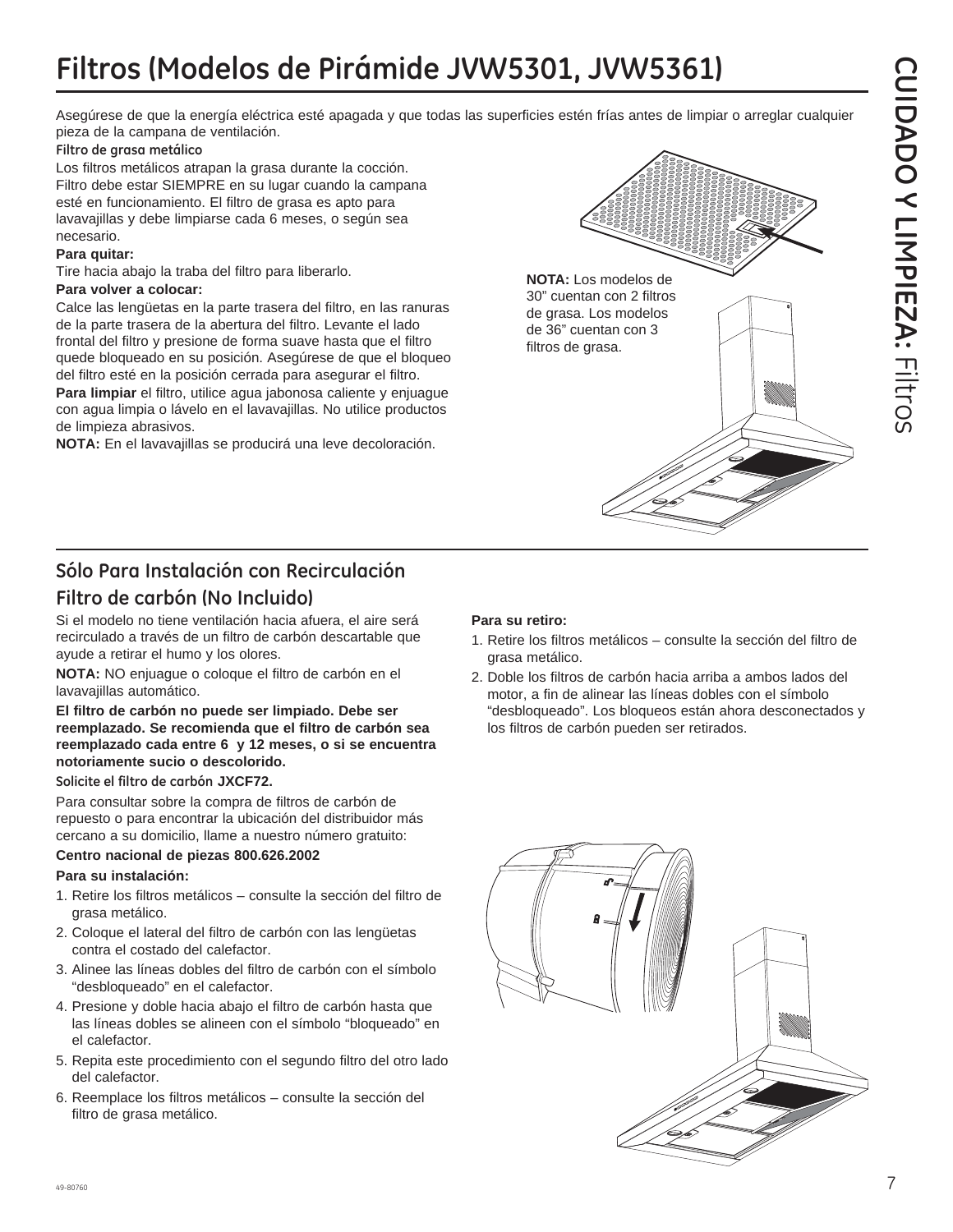Asegúrese de que el disyuntor esté apagado y que todas las superficies estén frías antes de limpiar o realizar el servicio técnico de cualquier parte de la campana de ventilación.

### **Filtro de grasa metálico**

El filtro metálico atrapa la grasa liberada por las comidas durante su cocción.

Filtro debe estar SIEMPRE en su lugar cuando la campana esté en funcionamiento. El filtro de grasa es apto para lavavajillas y debe limpiarse cada 6 meses, o según sea necesario.

### **Para quitar:**

Tire hacia abajo la traba del filtro para liberarlo.

### **Para volver a colocar:**

Coloque las lengüetas en la parte inferior del filtro, detrás del estante de la apertura del filtro. Levante la cara frontal del filtro, empuje hacia abajo el bloqueo del filtro, y empuje de forma suave hasta que el filtro esté en su posición. Libere el bloqueo del filtro para asegurar el mismo en su posición.

**Para limpiar** el filtro, utilice agua jabonosa caliente y enjuague con agua limpia o lávelo en el lavavajillas. No utilice productos de limpieza abrasivos.

**NOTA:** En el lavavajillas se producirá una leve decoloración.



### **Sólo Para Instalación con Recirculación**

### **Filtro de carbón (No Incluido)**

Si el modelo no tiene ventilación hacia afuera, el aire será recirculado a través de un filtro de carbón descartable que ayude a retirar el humo y los olores.

**NOTA:** NO enjuague o coloque el filtro de carbón en el lavavajillas automático.

### **El filtro de carbón no puede ser limpiado. Debe ser reemplazado. Se recomienda que el filtro de carbón sea reemplazado cada entre 6 y 12 meses, o si se encuentra notoriamente sucio o descolorido.**

**Solicite el filtro de carbón JXCF71.**

Para consultar sobre la compra de filtros de carbón de repuesto o para encontrar la ubicación del distribuidor más cercano a su domicilio, llame a nuestro número gratuito:

### **Centro nacional de piezas 800.626.2002**

### **Para su instalación:**

- 1. Inserte las lengüetas con botón del filtro de carbón en las dos ranuras que se encuentran en la parte trasera de la unidad. Haga pivotar el filtro hacia arriba hasta su posición, mientras empuja hacia abajo las lengüetas de bloqueo.
- 2. Reemplace el filtro metálico consulte la sección del filtro de grasa metálico.

### **Para su retiro:**

- 1. Retire el filtro metálico consulte la sección del filtro de grasa metálico.
- 2. Presione las dos lengüetas del filtro de carbón para desactivar el bloqueo y pivotar para el retiro.

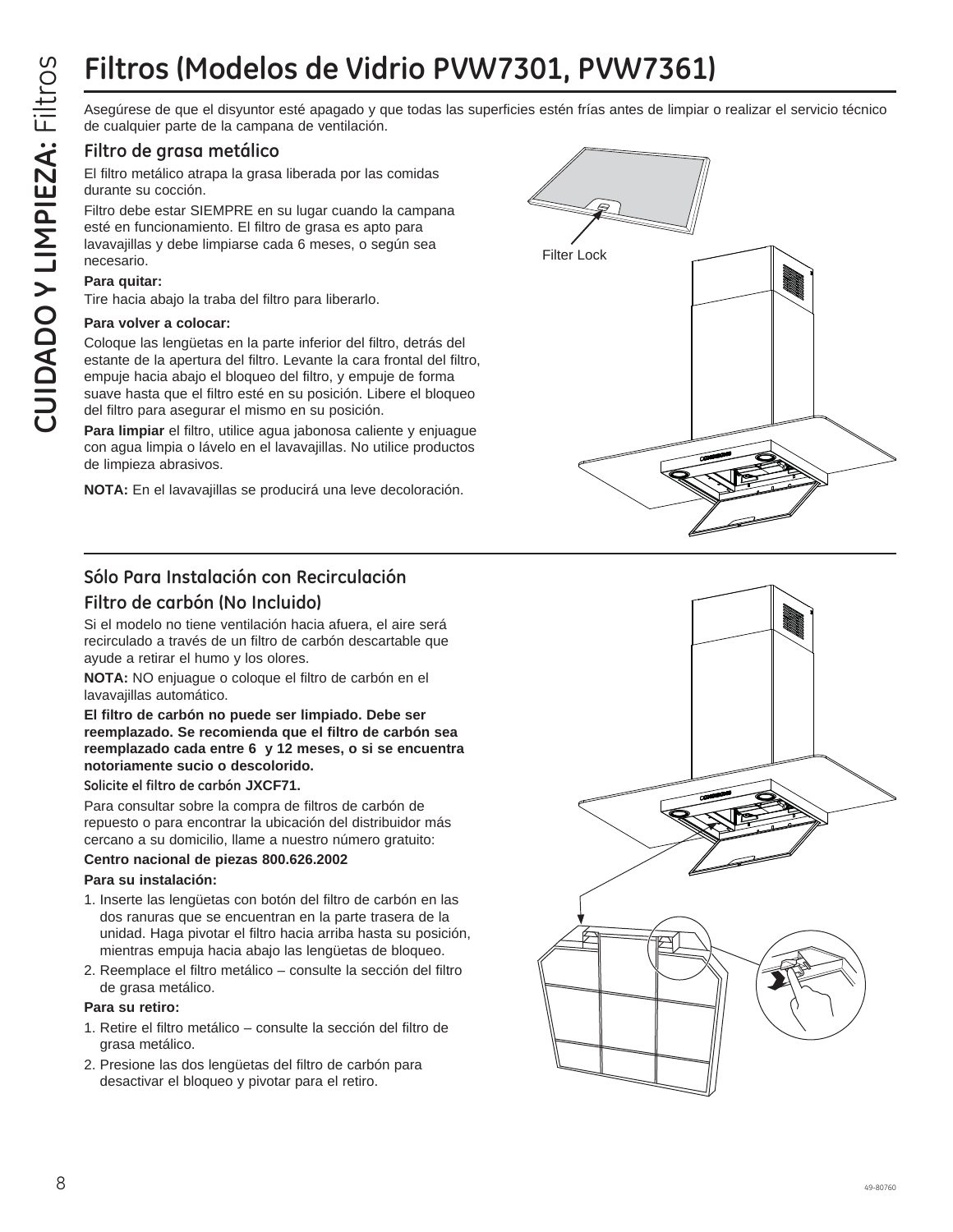### **Superficies de acero inoxidable (en algunos modelos)**

### **No utilice almohadillas de acero porque rayan la superficie.**

Para limpiar la superficie de acero inoxidable, utilice agua tibia jabonosa o un limpiador o lustrador de acero inoxidable. Siempre limpie la superficie en dirección de la veta. Siga las instrucciones del producto para limpiar la superficie de acero inoxidable. Los limpiadores con ácido oxálico tales como **Bar Keepers Friend Soft Cleanser™** eliminarán el óxido sobre la superficie, deslustres y pequeñas manchas. Use sólo un limpiador líquido libre de material abrasivo y frote en la dirección de las líneas del cepillo con una esponja suave y húmeda.

### **Superficies Pintadas (en algunos modelos)**

### **No use virutas de acero u otros limpiadores abrasivos; estos rayarán la superficie.**

De forma frecuente, limpie las superficies sucias de grasa. Para limpiar la superficie de la campana, use una tela caliente y húmeda con un detergente suave adecuado para superficies pintadas. Se puede agregar aproximadamente una chuchara sopera de amoníaco al agua. Use una tela limpia, caliente y húmeda para eliminar el jabón. Seque con una tela limpia y seca.

Para consultar sobre la compra de limpiadores o lustradores de aparatos de acero inoxidable, o para encontrar la ubicación del distribuidor más cercano, llame a nuestro número gratuito:

**Centro nacional de piezas 800.626.2002 GEApplianceParts.com**

**NOTA:** Al realizar la limpieza, tenga cuidado de no tener contacto con los filtros y otras superficies no esmaltadas.

**PRECAUCIÓN: Al limpiar las superficies de la campana, asegúrese de no tocar la lámpara con las manos húmedas o con una tela. Una lámpara tibia o caliente se puede romper si es tocada con una superficie húmeda. Siempre espere a que la lámpara se enfríe completamente antes de hacer la limpieza alrededor de la misma.**

# **Lámparas (Modelos Pirámide JVW5301, JVW5361)**

### **PRECAUCIÓN: Espere a que las lámparas se enfríen antes de tocar las mismas.**

### **Para cambiar las lámparas:**

- 1. Antes de intentar reemplazar una lámpara, asegúrese de que su interruptor esté apagado.
- 2. Utilizando un destornillador de punta plana, desconecte el soporte del cableado de la lámpara y de forma suave empuje el soporte hacia abajo desde la campana.
- 3. Mientras sostiene la ficha, gire la lámpara en dirección de las agujas del reloj para retirar la misma. Reemplace la misma por una lámpara nueva GU-10. Asegúrese de que la lámpara nueva esté bloqueada en la ficha.
- 4. Reemplace la ficha y la lámpara nueva en la campana y coloque la misma en un soporte de lámparas.

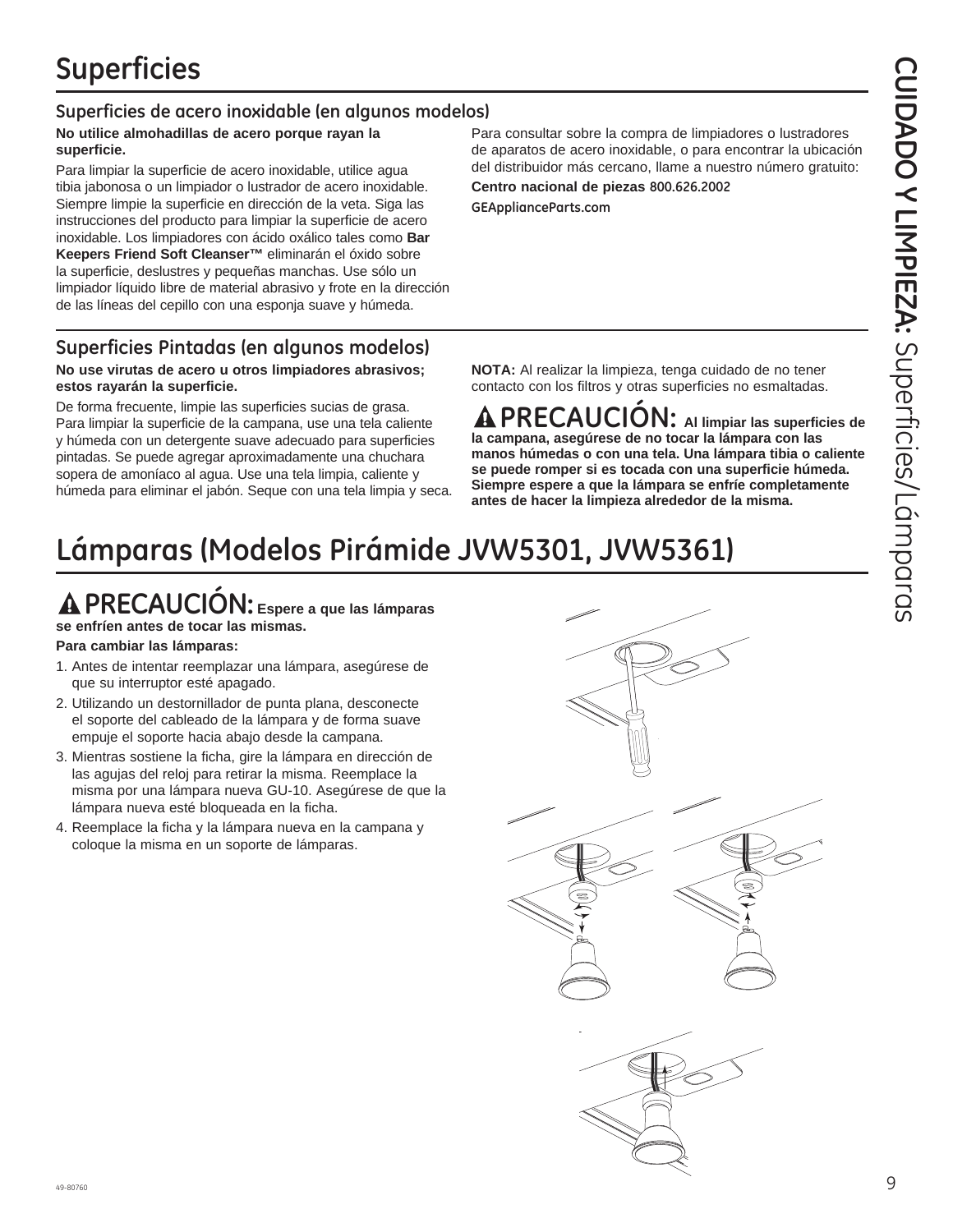### **PRECAUCIÓN: Espere a que las lámparas se enfríen antes de tocar las mismas.**

### **Para cambiar las lámparas:**

- 1. Antes de intentar reemplazar las lámparas, asegúrese de que su interruptor esté apagado.
- 2. Utilice guantes. No toque la lámpara directamente con los dedos. Los aceites para la piel pueden ocasionar fallas tempranas en las lámparas. Use guantes limpios o use una toalla de papel para sostener la lámpara.
- 3. Utilizando un destornillador de punta plana, desconecte el anillo con borde metálico del soporte de la lámpara.
- 4. Retire la luz empujando hacia el frente de la campana. Reemplace la misma por una lámpara con Cápsula Halógena Clara G4 20W nueva, insertando las dos puntas en los agujeros y presionando hacia la parte trasera de la campana para asegurar la lámpara.
- 5. Vuelva a insertar el anillo con borde metálico alineando los agujeros con las dos caras sobre el soporte de la lámpara, con las dos lengüetas sobre el anillo con borde, y empuje hacia arriba.

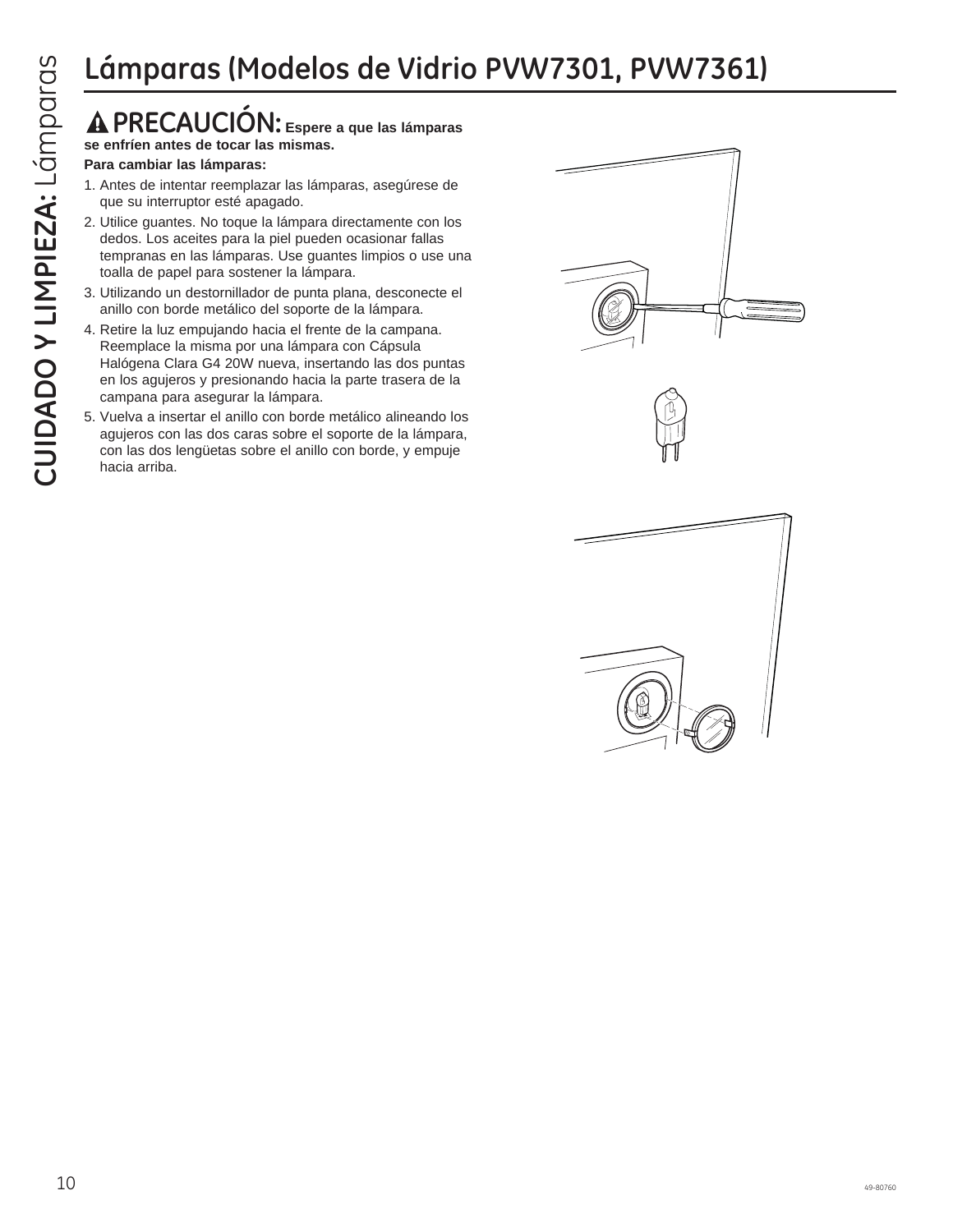### **Notas**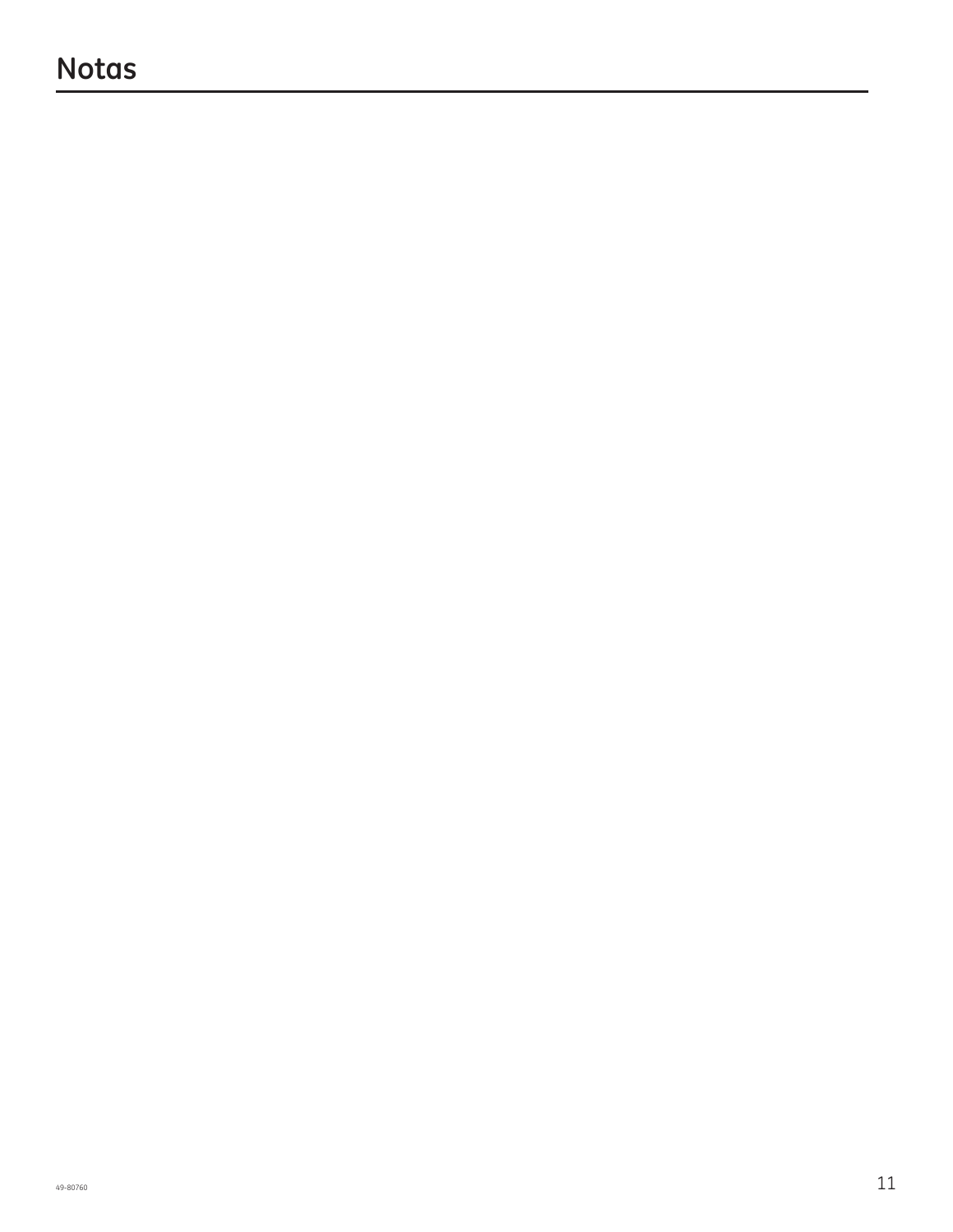| solicitar reparaciones.                                                                                                                                     |                                                                                                                    | ¡Ahorre tiempo y dinero! Primero revise los cuadros que aparecen en las siguientes páginas y es posible que no necesite                                                                                                                                                                                                                                                     |
|-------------------------------------------------------------------------------------------------------------------------------------------------------------|--------------------------------------------------------------------------------------------------------------------|-----------------------------------------------------------------------------------------------------------------------------------------------------------------------------------------------------------------------------------------------------------------------------------------------------------------------------------------------------------------------------|
| <b>Problema</b>                                                                                                                                             | <b>Causas posibles</b>                                                                                             | Qué hacer                                                                                                                                                                                                                                                                                                                                                                   |
| El ventilador/la luz no<br>funcionan cuando se<br>presionan los botones                                                                                     | El fusible puede haberse<br>quemado o el interruptor<br>decircuitos puede haber saltado.                           | Cambie los fusibles o reconfigure el interruptor de<br>circuitos.                                                                                                                                                                                                                                                                                                           |
| El ventilador no funciona<br>cuando los botones Lo<br>(Bajo), Med (medio) y High<br>(Alto) son presionados.                                                 | El conector del ventilador<br>está suelto o no se encuentra<br>enchufado dentro de su conector<br>correspondiente. | Desconecte la electricidad hacia la unidad. Quite los<br>filtros y observe el ventilador. Si el enchufe del conector<br>del ventilador está suelto o si ve el conector colgando,<br>el instalador no lo enchufó firmemente. Consulte el mini<br>manual para conocer la ubicación del enchufe y cómo<br>enchufar el conector.                                                |
| Ruido de flujo de aire muy<br>elevado o anormal                                                                                                             | Tamaño de conducto incorrecto<br>utilizado en la instalación.                                                      | Esta campana requiere un conducto de 6" para<br>funcionar de manera óptima. El uso de un conducto<br>más pequeño hará que la ventilación se reduzca.<br>Minimice la longitud del conducto y el número de<br>transiciones y codos. Los técnicos de GE no<br>pueden corregir este problema si hay una<br>instalación inadecuada.                                              |
| El ventilador no hace<br>circular aire o desplaza<br>desplaza el aire más<br>despacio que lo normal y/o<br>hace ruido de flujo de aire<br>elevado o anormal | Obstrucciones en el conducto.                                                                                      | Verifique que no haya obstrucciones en la ventilación.<br>Controle que la cubierta de pared o casquete de techo<br>tengan una hoja o puerta.                                                                                                                                                                                                                                |
|                                                                                                                                                             | El filtro de grasa metálico y el<br>filtro de carbón (si lo hubiera)<br>pueden estar sucios.                       | Asegúrese de que el regulador de tiro se mueva<br>libremente. Las hojas del regulador de tiro pueden<br>darse vuelta y no se abrirán por completo cuando esto<br>suceda. Ajústela con la posición original.                                                                                                                                                                 |
|                                                                                                                                                             | Es posible que el filtro de grasa<br>metálico y el filtro de carbón (de<br>estar presentes) estén sucios.          | Limpie el filtro de grasa metálico y vuelva a colocar el<br>filtro de carbón (si lo hubiera). Ver Cuidado y limpieza<br>de la campana de ventilación.                                                                                                                                                                                                                       |
|                                                                                                                                                             | Insuficiente reposición<br>(reemplazo) de aire                                                                     | Se requiere suficiente reposición (reemplazo) de aire<br>para que los artefactos con salida de aire funcionen<br>de acuerdo con sus calificaciones energéticas.<br>Controle los códigos locales de construcción, que<br>podrán requerir o aconsejar enfáticamente el uso de<br>reposición de aire. Para acceder soluciones de aire<br>disponibles, visite GEAppliances.com. |
| Los controles de la<br>campana no funcionan<br>correctamente                                                                                                | Error en el circuito lógico.                                                                                       | Desconecte la electricidad de la campana reconfigurando<br>el interruptor de circuitos. Espere 30 segundos para que los<br>controles vuelvan a configurarse.                                                                                                                                                                                                                |
| Falla temprana de la<br>lámpara                                                                                                                             | Reemplace las lámparas con las<br>manos descubiertas.                                                              | Reemplace las luces utilizando guantes que eviten que<br>los aceites de la piel tomen contacto con las luces.                                                                                                                                                                                                                                                               |
|                                                                                                                                                             | El voltaje de la lámpara es<br>demasiado alto.                                                                     | Reemplace la misma por una con el voltaje correcto.                                                                                                                                                                                                                                                                                                                         |